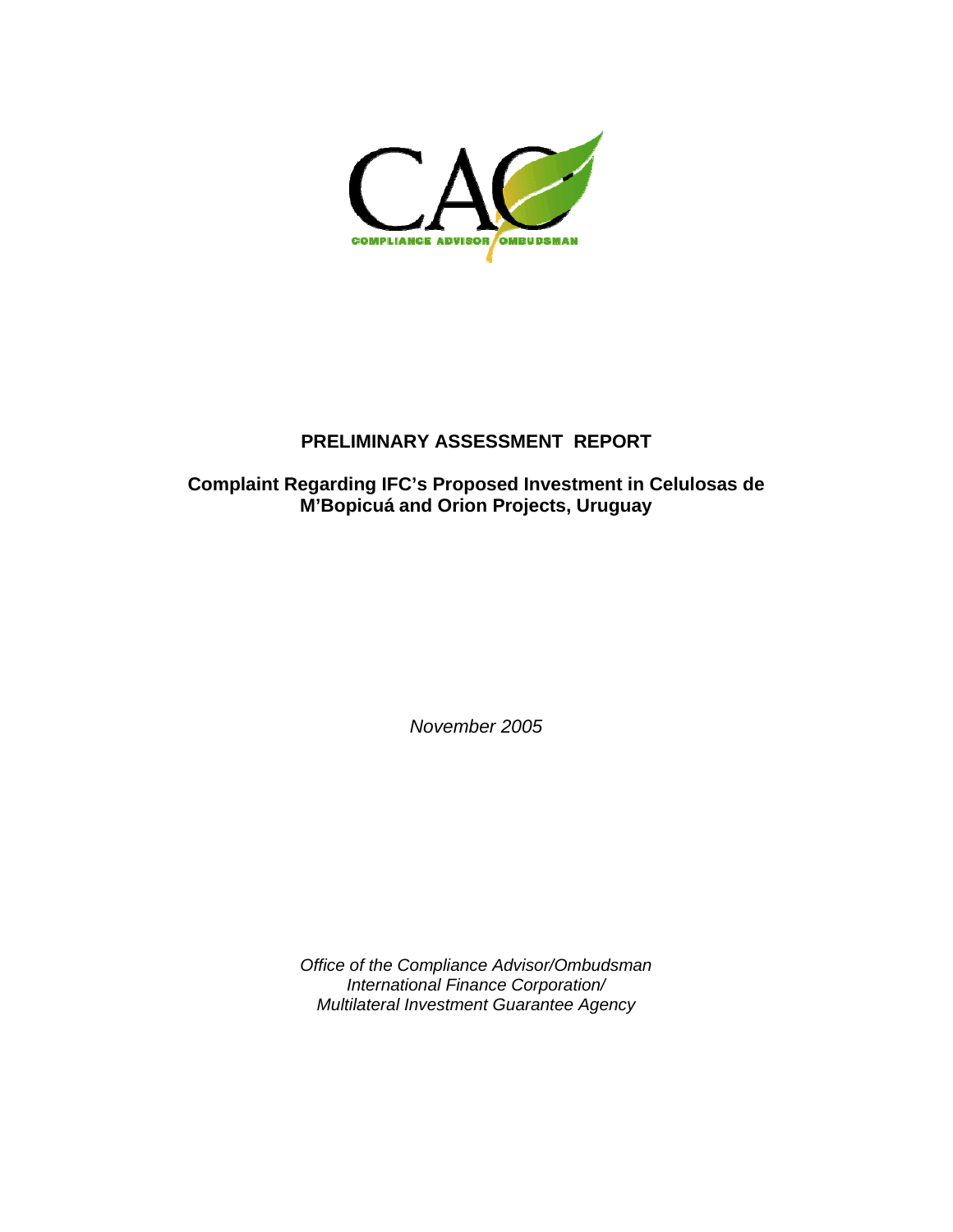# **TABLE OF CONTENTS**

|     | 3.1 Adequacy of the EIA in identifying people potentially affected by these |  |
|-----|-----------------------------------------------------------------------------|--|
|     |                                                                             |  |
| 3.3 |                                                                             |  |
|     |                                                                             |  |
|     |                                                                             |  |
|     |                                                                             |  |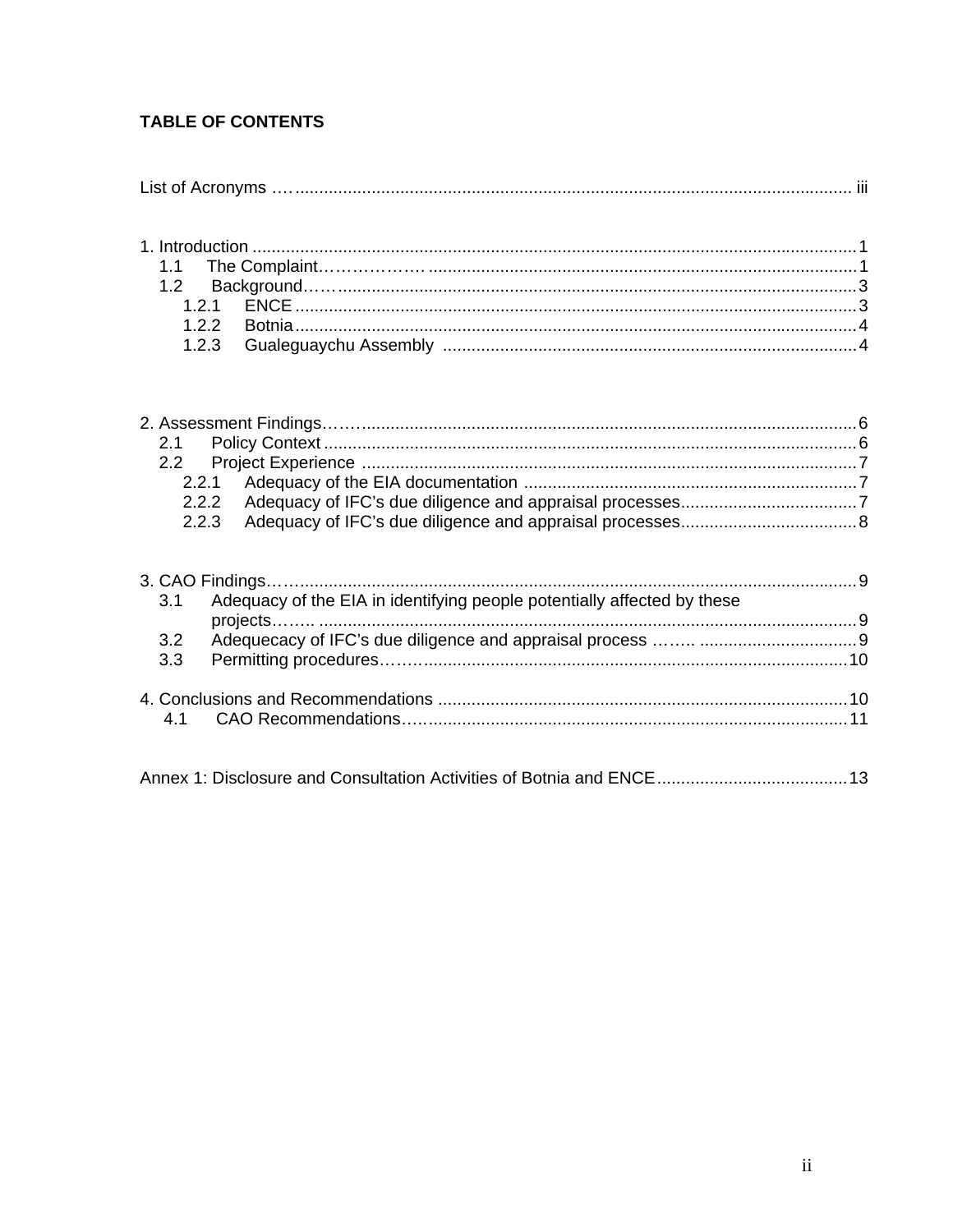# **LIST OF ACRONYMS**

| Office of the Compliance Advisor/Ombudsman           | CAO          |
|------------------------------------------------------|--------------|
| <b>International Finance Corporation</b>             | <b>IFC</b>   |
| Multilateral Investment Guarantee Agency             | <b>MIGA</b>  |
| Non-Governmental Organization                        | <b>NGO</b>   |
| Center for Human Rights and Environment in Argentina | <b>CEDHA</b> |
| Empresa Nacional de Celulosa España                  | <b>ENCE</b>  |
| Celulosas de M'Bopicuá                               | <b>CMB</b>   |
| <b>Elemental Chlorine Free</b>                       | <b>ECF</b>   |
| <b>Air Dried Pulp</b>                                | <b>ADP</b>   |
| <b>Environmental Assessment</b>                      | EA           |
| <b>Environmental Impact Assessment</b>               | EIA          |
| Commission Administration of the Uruguay River       | CARU         |
| <b>Environmental and Social Impact Assessment</b>    | <b>ESIA</b>  |
| <b>Cumulative Impact Study</b>                       | <b>CIS</b>   |
| <b>World Bank Operational Procedure</b>              | <b>OP</b>    |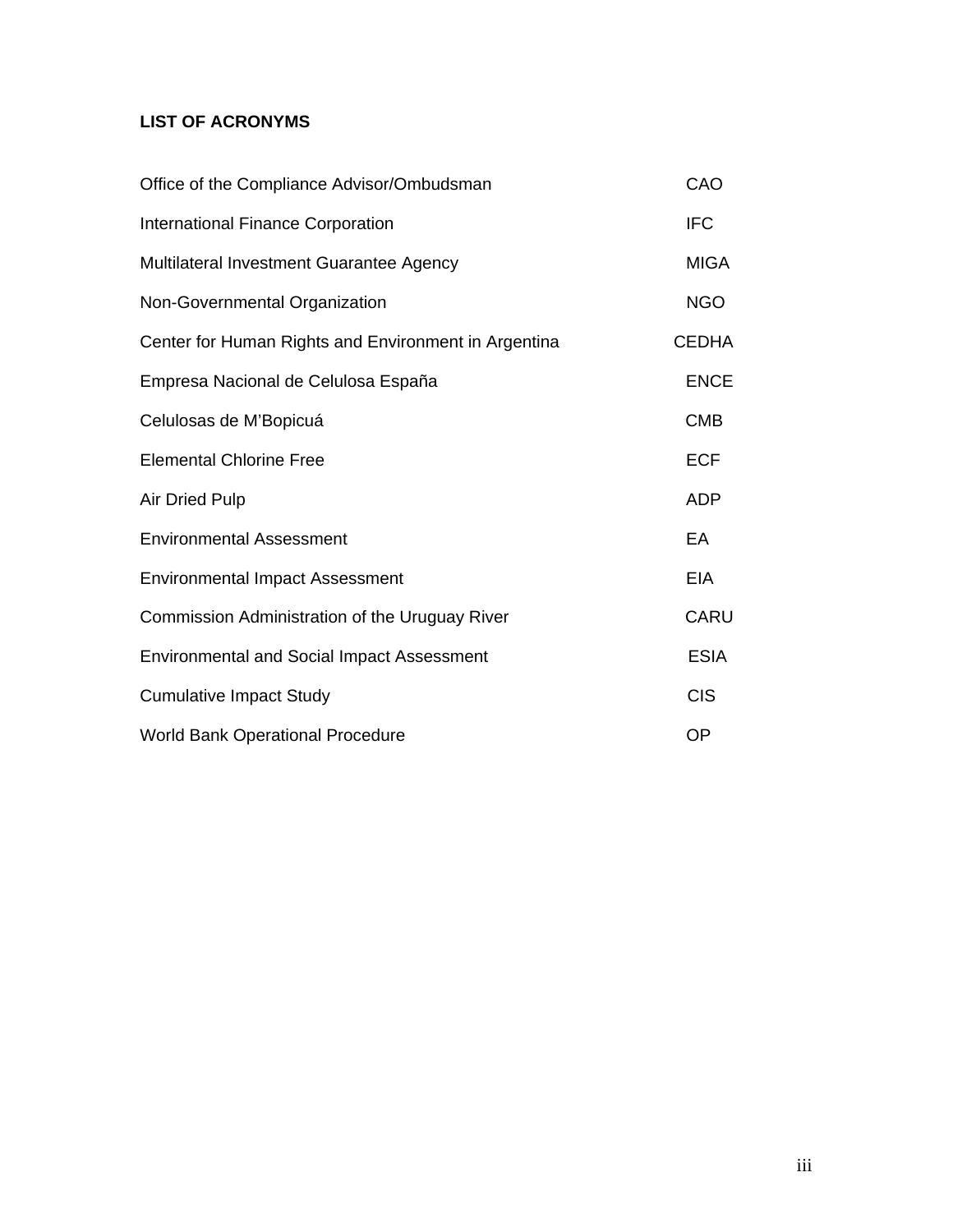#### **1. Introduction**

The Office of Compliance Advisor/Ombudsman (CAO) is the independent recourse mechanism for the International Finance Corporation (IFC) and the Multilateral Investment Guarantee Agency (MIGA) of the World Bank Group. The CAO reports directly to the President of the World Bank Group, and its mandate is to assist in addressing complaints from people affected by projects in a manner that is fair, objective, and constructive and to enhance the social and environmental outcomes of projects in which IFC and MIGA play a role. In the first instance, complaints are managed through the CAO's Ombudsman function.

The purpose of this assessment is to:

- 1. Provide an objective analysis of the reasons behind the current dispute; and
- 2. Understand the context and explore options to assist parties to achieve resolution of this complaint.

This assessment is not a formal compliance audit of IFC's or its client company's adherence to established policies. The assessment report presents facts, gathered by the CAO during assessment, about activities that relate to and address concerns raised in the complaint.

#### **1.1 The complaint**

On September 23, 2005, CAO appraised a complaint signed by over 39,000 people in both Argentina and Uruguay and supported by the Argentinean NGO Center for Human Rights and Environment (CEDHA). The complaint was accepted on the basis that it met the CAO's eligibility criteria.

The complaint relates to two large paper pulp projects, sponsored by Grupo Empresarial ENCE – a Spanish firm – and Oy Metsa Botnia – a Finnish firm – on the Uruguayan side of the Rio Uruguay. The ENCE project is titled "Celulosas de M'Bopicuá" (CMB) by the IFC, and the Botnia project is titled "Orion" by both IFC and MIGA. The Orion project is currently being considered by both IFC and MIGA as a potential client. The ENCE project is being considered by IFC as a potential client. Neither project has yet been approved by IFC's Board. The projects are at an early stage of construction having received approval from the Uruguayan authorities. From a local perspective, the complainants are deeply concerned that the pulp mills will be harmful to their health, their environment and the tourism industry on which their municipality depends. They believe that air and water emissions from these two mills will be highly toxic, noxious, and incompatible with scenic tourism or agricultural productivity. There is also deep concern that the existing regulatory authorities have neither the will nor the capacity to monitor and enforce their commitments to meet acceptable standards. The fact that the projects are in one country but that their impacts might be felt across the border in another exacerbates these tensions.

Specific concerns and requests expressed to the CAO are to:

**1. Consider whether there has been adequate consultation with affected people, and if the concerns raised by these communities have been adequately addressed;**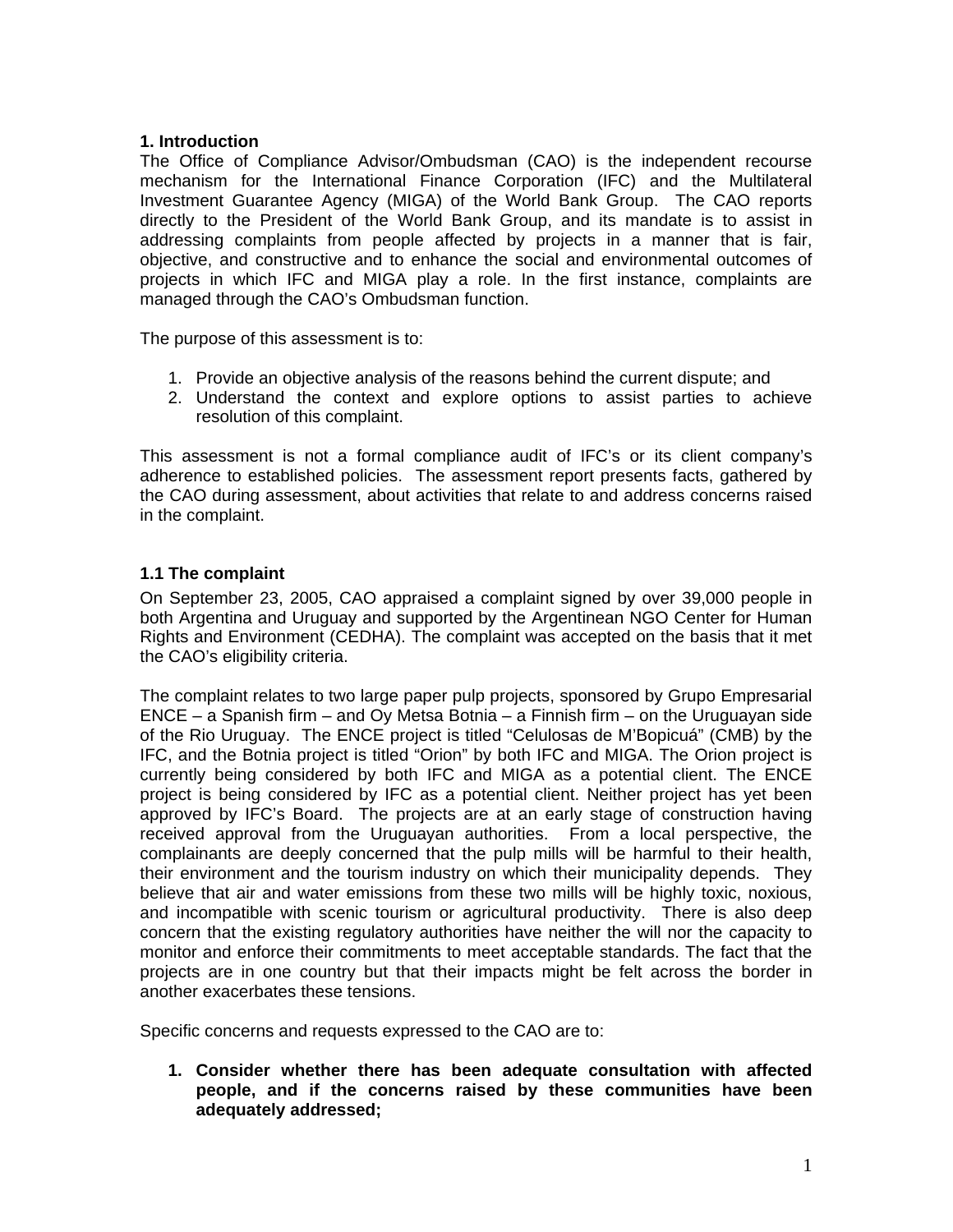- **2. Investigate whether the project sponsors properly conducted and presented the Environmental and Social impacts of these projects on both Uruguay and Argentina, particularly analyzing whether the project sponsors considered whether these projects would place at risk the way of life/quality of life and livelihoods of the Fray Bentos and Gualeguaychu communities - and that the CAO give its opinion on this matter;**
- **3. Recommend whether an independent international panel is appropriate;**
- **4. Convey to the IFC the extreme public concern over the social and environmental impacts of these projects; and**
- **5. Consider auditing this project to evaluate compliance with IFC safeguard and disclosure policies, international waterways, Pollution Prevention and Abatement Handbook and international and bilateral agreements between Argentina and Uruguay.**

The complaint requests the CAO to '*use all of its powers and faculties to ensure that the IFC Board of Directors cease all further consideration of financing these projects'*. In an addendum to the complaint, the complainants request that the CAO consider the role of MIGA, as well as that of IFC in the complaint.

The CAO undertook a field assessment of the complaint between October 9 and October 14, 2005, during which it visited communities in Gualeguaychu and Fray Bentos (in the vicinity of the projects), Mercedes, Montevideo (in Uruguay) and Buenos Aires (in Argentina). A summary of people interviewed is presented in Table 1.

| <b>People/Groups Interviewed</b>                          | <b>Date of Interview/Meeting</b> |
|-----------------------------------------------------------|----------------------------------|
| Gualeguaychu                                              |                                  |
| <b>CEDHA</b>                                              | $10 - 14$ October                |
| Representative from Gov. Busti's office                   | 9 October                        |
| Representatives of the Gualeguaychu Assembly              | 10 October, 13 October           |
| <b>Montevideo</b>                                         |                                  |
| Representatives of Botnia                                 |                                  |
| Representatives of the bi-national commission and the     | 11 October                       |
| central government in Montevideo                          |                                  |
| Representatives of Uruguayan NGOs                         |                                  |
| <b>Frey Bentos</b>                                        |                                  |
| Representatives of Uruguayan civil society in Fray Bentos |                                  |
| <b>Representatives of ENCE</b>                            |                                  |
| Representatives of complainants associated with forestry  |                                  |
| plantations                                               | 12 October                       |
| Concerned civil society groups in Mercedes                |                                  |
| Representatives of the local government in Frey Bentos    |                                  |
| Vice-governor, Entre Rios                                 |                                  |
| <b>Buenos Aires</b>                                       |                                  |
| Representatives of the bi-national commission and the     | 14 October                       |
| central government in Buenos Aires                        |                                  |

**Table 1: People and Groups Interviewed, CAO Assessment Trip**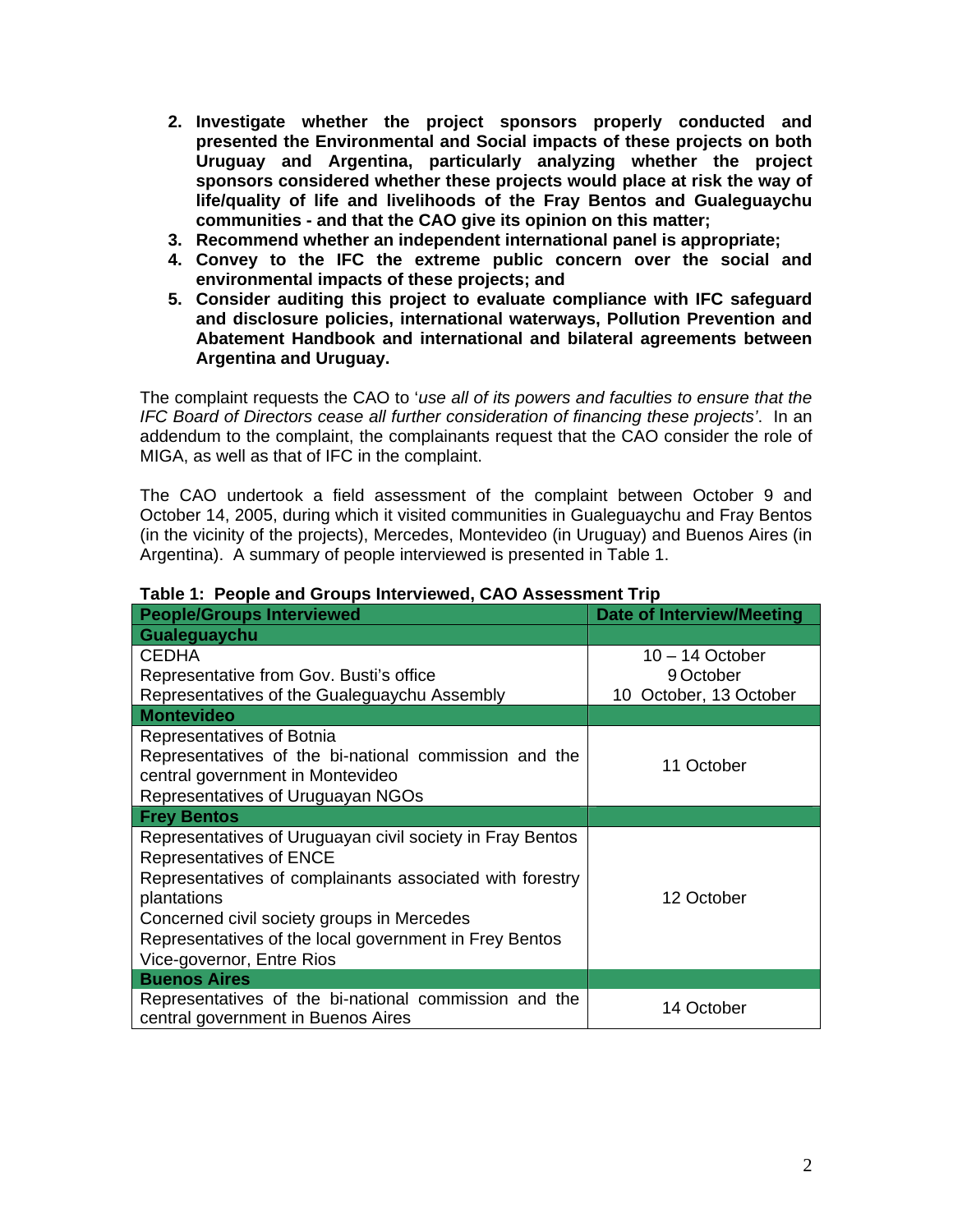In addition to these meetings, CAO held a number of face-to-face meetings with the IFC project team and IFC staff. CAO had full access to IFC documents and co-operation with IFC's specialists associated with these projects.

### **1.2 Background**

The IFC is currently considering investment in both the Orion and CMB pulp mills projects. The projects are at an early stage of construction, having received permits from the government of Uruguay.

Figure 1. Map of Fray Bentos Area



## *1.2.1 ENCE*

ENCE is a multinational firm originating in Spain. ENCE has been operating in Uruguay for more than 15 years in a number of locations. The ENCE operation at M'Bopicua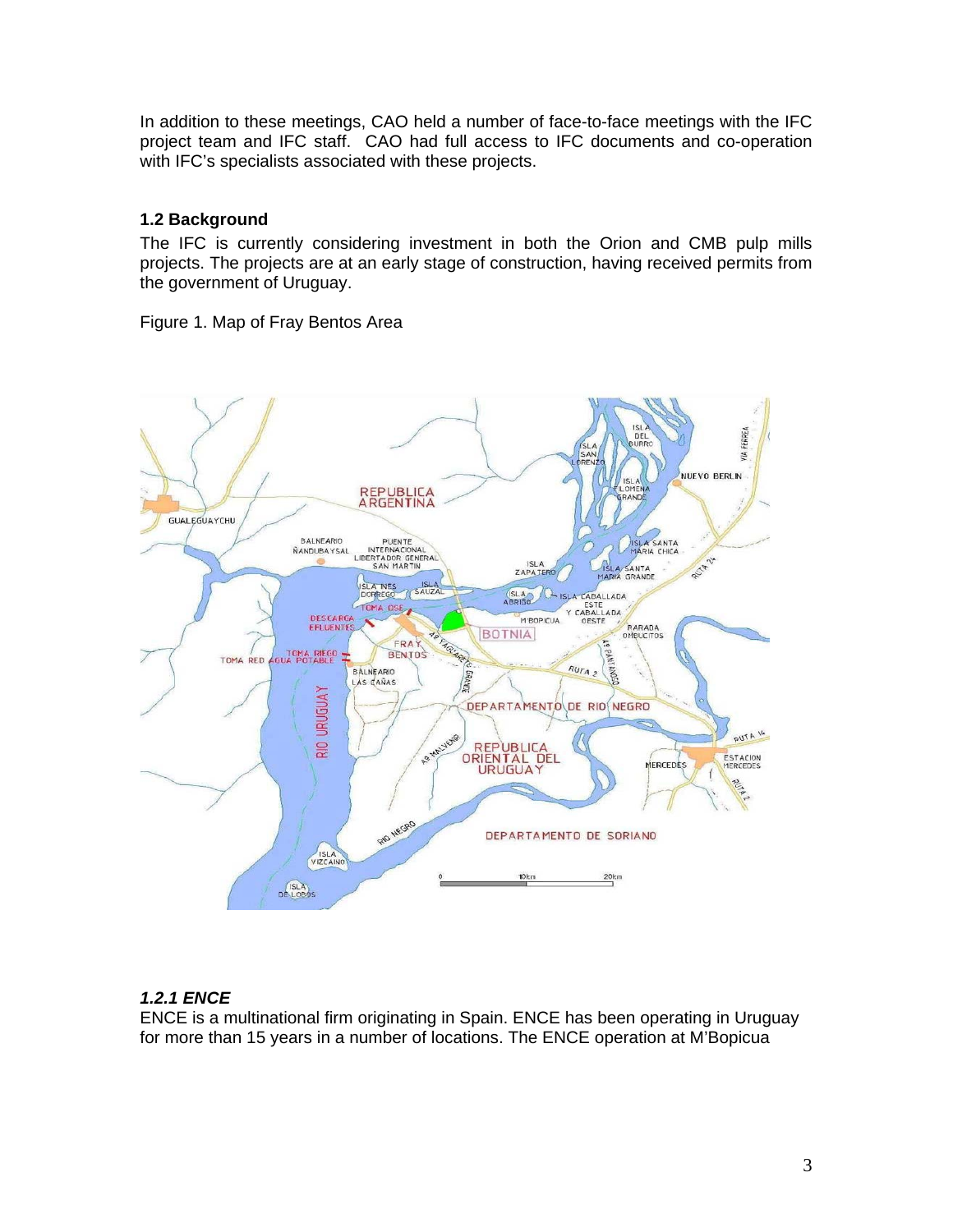began as a woodchip and port facility. In October of 2003, the installation of the pulp mill was authorized<sup>[1](#page-6-0)</sup> by the Uruguayan government.

The proposed project, titled by IFC as Celulosas de M'Bopicuá (CMB), is a greenfield eucalyptus kraft pulp mill, which will use Elemental Chorine Free (ECF) technology. The site for the CMB mill is in the Rio Negro district in Uruguay, 12 km north of Fray Bentos. The proposed ENCE facility will produce 500,000 tons of air-dried pulp (ADP) a year<sup>[2](#page-6-1)</sup>, the primary raw material for the production of paper and paper-related products. The total cost of the project is expected to be US\$660 million, with a possible US\$200 million investment from IFC, through both type "A" and "B" loans.

ENCE has had some negative environmental incidents reported against it in its home country of Spain. IFC is aware of these environmental and reputational issues.

#### *1.2.2 Botnia*

Botnia is a Finnish multinational corporation. Botnia was founded in 1973 and has five pulp mills in Scandinavia, making it Europe's second largest pulp producer. It has no prior experience in Uruguay. Botnia's investigation into a possible pulp mill facility in Uruguay was announced October 24, 200[3](#page-6-2) $^3$ .

The proposed project, titled Orion, is also a greenfield eucalyptus kraft pulp mill, which will use Elemental Chorine Free (ECF) technology. The site for the mill is in Fray Bentos, Uruguay. This mill will also produce the primary raw material for the production of paper and paper related products with a capacity of 1,000,000 tons of ADP a year<sup>[4](#page-6-3)</sup>. The total cost of the project is US\$1.2 billion with a possible IFC investment of US\$200 million through both type "A" and "B" loans.

#### *1.2.3 Gualeguaychu Assembly*

The Gualeguaychu Assembly is a highly mobilized grass-roots social movement against the two paper mill projects in Gualeguaychu (c. 80,000 inhabitants, rising to nearly c.200, 000 during its annual festival). Records indicate that the first opposition to development of paper mills arose in 2003<sup>[5](#page-6-4)</sup>. Opposition has significantly grown since that time. Over 30,000 local people from both Argentina and Uruguay participated in a protest march in April 2005 on the bridge over the Rio Uruguay. There is a concerted effort amongst local tourism operators to inform visitors about the proposed developments.

The Assembly has catalyzed the participation of a number of nationally respected academics and researchers to undertake a comprehensive social and environmental impact assessment of the paper mill projects. The quality and sources of the data upon which their current analysis is based is not clear. However, these participants have substantial local trust.

 $\overline{a}$ 

<span id="page-6-0"></span><sup>&</sup>lt;sup>1</sup> CMB exec summary EIA p. 3

<span id="page-6-1"></span><sup>&</sup>lt;sup>2</sup> CMB exec summary EIA p. 6

<span id="page-6-2"></span><sup>3</sup> Orion- Disclosure Dates

<sup>4</sup> Orion- EIA Exec Summary, p. 1

<span id="page-6-4"></span><span id="page-6-3"></span> $<sup>5</sup>$  The Declaration of Gualeguaychu, September 2003 states absolute community opposition to the ENCE</sup> project. The Botnia project only became public knowledge later in 2003.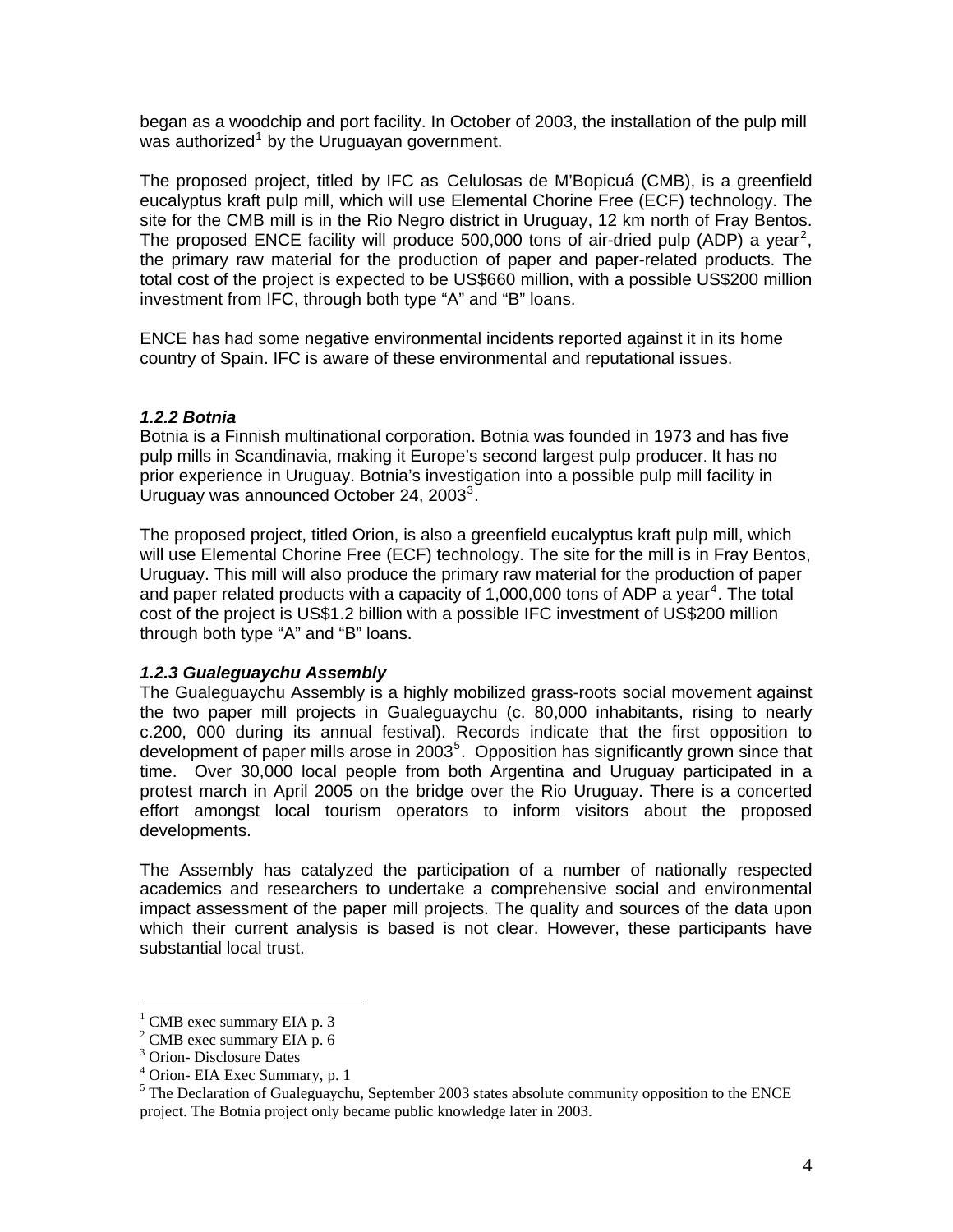Over the last few years, Guelguaychu has rapidly developed as a tourist destination within Argentina. The annual Festival has been central to this growth and the town has a well defined strategy to promote tourism development that includes nature tourism. The expanding tourism community gives the Assembly considerable local as well as national (in Argentina) support.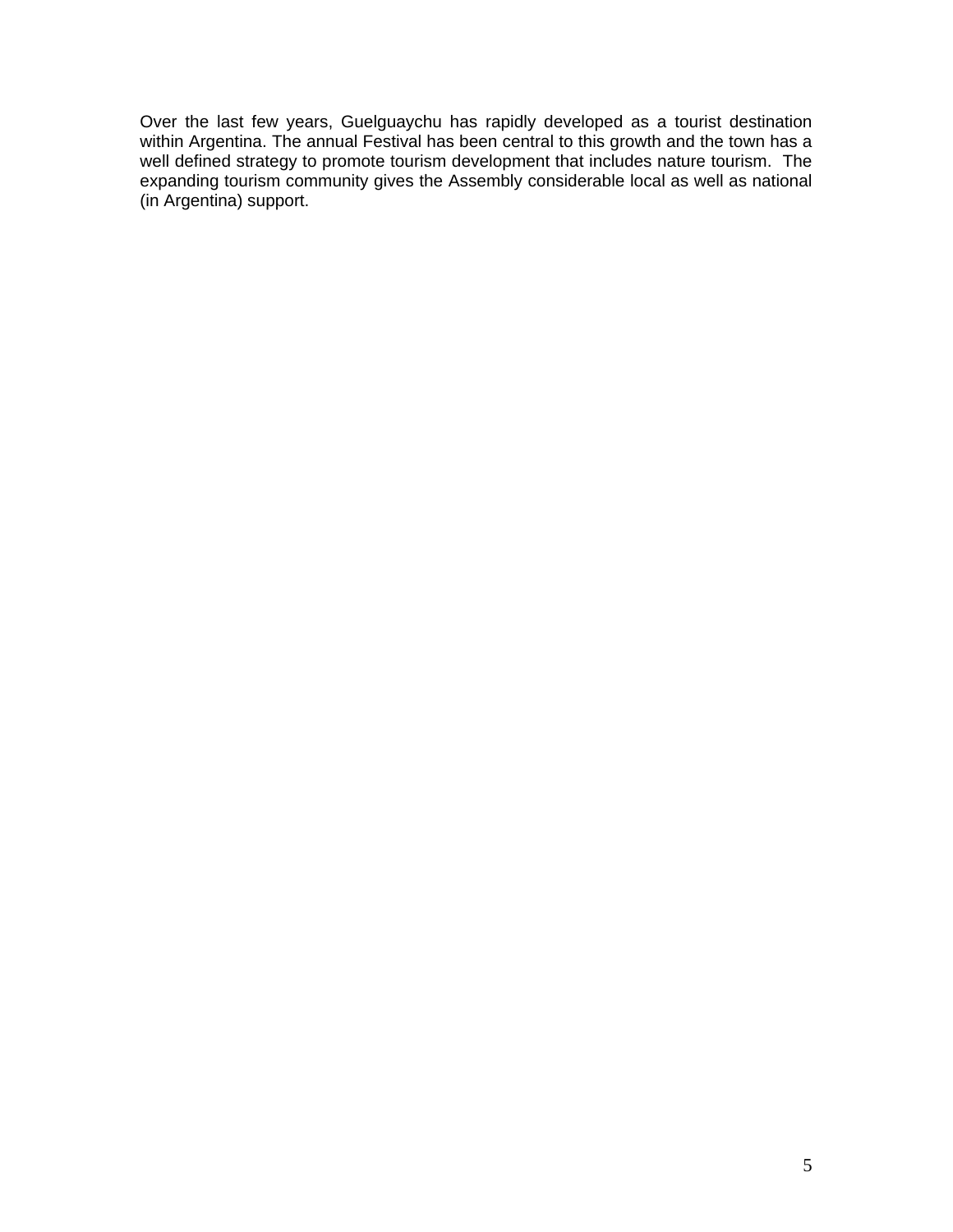#### **2. Assessment Findings**

#### **2.1 Policy Context**

The IFC's Safeguard Policies require that proposed projects with significant social and environmental impacts are subject to formal procedures for both disclosure and consultation with project-affected people. Particular requirements are defined in the IFC's Operational Policy 4.01 on Environmental Assessment  $(EA)^6$  $(EA)^6$  and IFC's disclosure policy.

The OP 4.01 requires that the client's social and environmental impact assessment documents – if already available – are reviewed by the IFC and then, if considered to be adequate for the purpose of disclosure, posted on the World Bank InfoShop and IFC's website. This disclosure is a critical part of the IFC's project appraisal procedure in that it triggers a 60 day period (in the case of Category  $A^7$  $A^7$  projects) of public scrutiny, only after which the IFC's management may submit the proposed project for consideration of approval by the World Bank Board.

The policy is explicit in the case that the project sponsor has already completed their EA prior to IFC involvement in the project. Under these circumstances, '*IFC reviews the public consultation and disclosure carried out by the project sponsor during and after EA preparation. If necessary, IFC and the project sponsor then agree on a supplemental public consultation and disclosure program to address any deficiencies identified by IFC. On completion of the supplemental program the project sponsor prepares a report detailing the results of the full public consultation and disclosure program. The Category A EA will only be made available to the World Bank's InfoShop once this report is complete.[8](#page-8-2)* '

IFC's policy on disclosure further notes that : '*IFC staff must be satisfied that the EA report is complete in all material respects before releasing it to the InfoShop, the sponsor may be required to provide supplements and addenda to the EA report before the disclosure period commences.'* 

In addition to this disclosure period which normally comes towards the end of IFC's due diligence process, OP 4.01 also requires consultation with affected people in a way that is both meaningful as well as culturally appropriate. OP 4.01 identifies that the project sponsor must consult with '*project-affected groups and local nongovernmental organizations about the project's environmental aspects and takes their views into account.'*

This consultation period is expected to occur earlier in the project development process. The policy requires that '*consultation occurs at least twice: (a) shortly after the environmental screening and before the terms of reference for the EA are finalized and (b) once a draft EA report is prepared. In addition, the project sponsor consults with such groups throughout project implementation, as necessary to address EA related issues that affect them.'*'

 $\overline{a}$ 

<span id="page-8-0"></span> $6$  OP 4.01

<span id="page-8-1"></span><sup>7</sup> OP 4.01 paragraph 8a

<span id="page-8-2"></span><sup>8</sup> OP 4.01 paragraph 13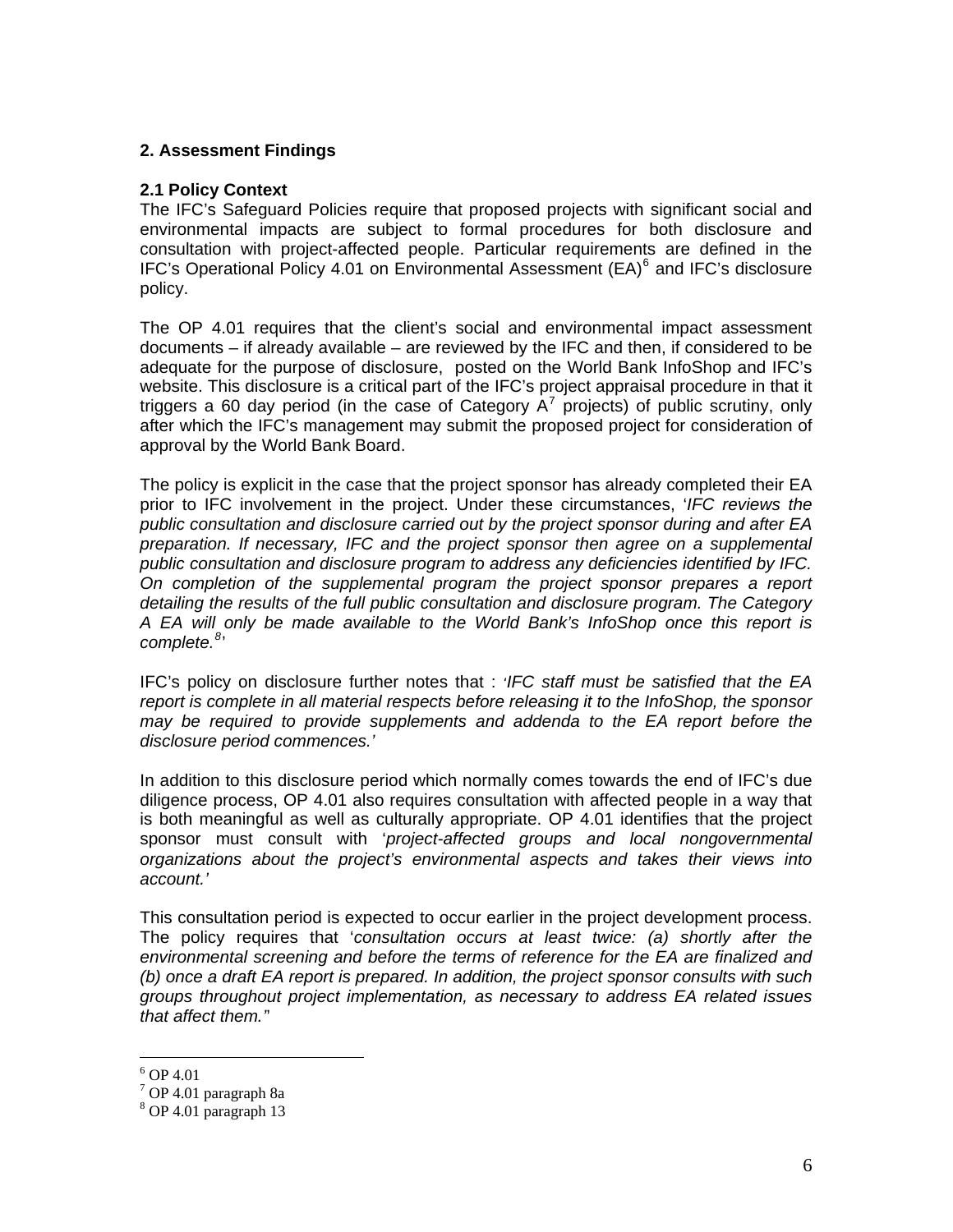#### **2.2 Project Experience**

#### *2.2.1 Adequacy of the EIA documentation*

The EIA documentation for the Orion project – which was developed after the CMB project – contains an assessment of cumulative environmental impacts based on air and water emissions from both projects. These assessments state that environmental impacts from the projects will not be significantly perceptible to people in Argentina. In addition, they state that the combined emissions from both projects are within the acceptable European standards. The impact assessments do refer to the occasional release of malodorous vapours (described as 'similar to the smell of a skunk' in Orion's EIA summary). Each company suggests that this is unpredictable but may occur 2-3 times over the course of each year, for a period of a few hours on each occasion. Both companies do not believe that these vapours will be detectable to residents in Argentina.

Botnia has suggested the creation of an independent monitoring programme with the participation of local people in Uruguay. There is also a commitment to 'self-monitoring' on a daily basis as well as monitoring by Uruguayan regulators.

Significant incidents of disclosure and consultation promoted by the CMB and Orion projects are presented in Annex 1.

|  |  | 2.2.2 Adequacy of IFC's due diligence and appraisal processes |  |
|--|--|---------------------------------------------------------------|--|
|--|--|---------------------------------------------------------------|--|

Key milestones in IFC's considerations of the projects are:

| <b>Item</b>                         | Orion            | CMB              |
|-------------------------------------|------------------|------------------|
| <b>Early Review</b>                 | August 10 2004   | December 15 2004 |
| Mandate letters signed              | 24 February 2005 | December 16 2004 |
| <b>Environmental Disclosures at</b> | April 20 2005    | July 29 2005     |
| World Bank InfoShop                 |                  |                  |
| <b>Investment Review Meeting</b>    | May 4 2005       | Not Yet          |

At the time of writing, the Environment and Social Clearance Memorandum for the Botnia project had not been completed by the Environment Department. IFC have provided official notification to Argentina under O.P. 7.50 (International Waterways Policy).

At some point – after the release of the Orion EIA but before the release of the CMB EIA – the IFC recognized its requirement to conduct a cumulative impact study (CIS) that would take into account the possible additional impact of having two projects operate in close proximity. The IFC also recognized, at this stage, that it should include possible impacts of the projects on people and the environment in Argentina. However, according to the complainants as well other observers, the CIS required by IFC and begun during July-August 2005 rapidly lost credibility when the leader of the study publicly conveyed that the study was a formality and IFC had already decided to invest in the two projects. On September 21, 2005, IFC announced that the CIS had been relaunched under its own management and stated that it has not, in fact, made any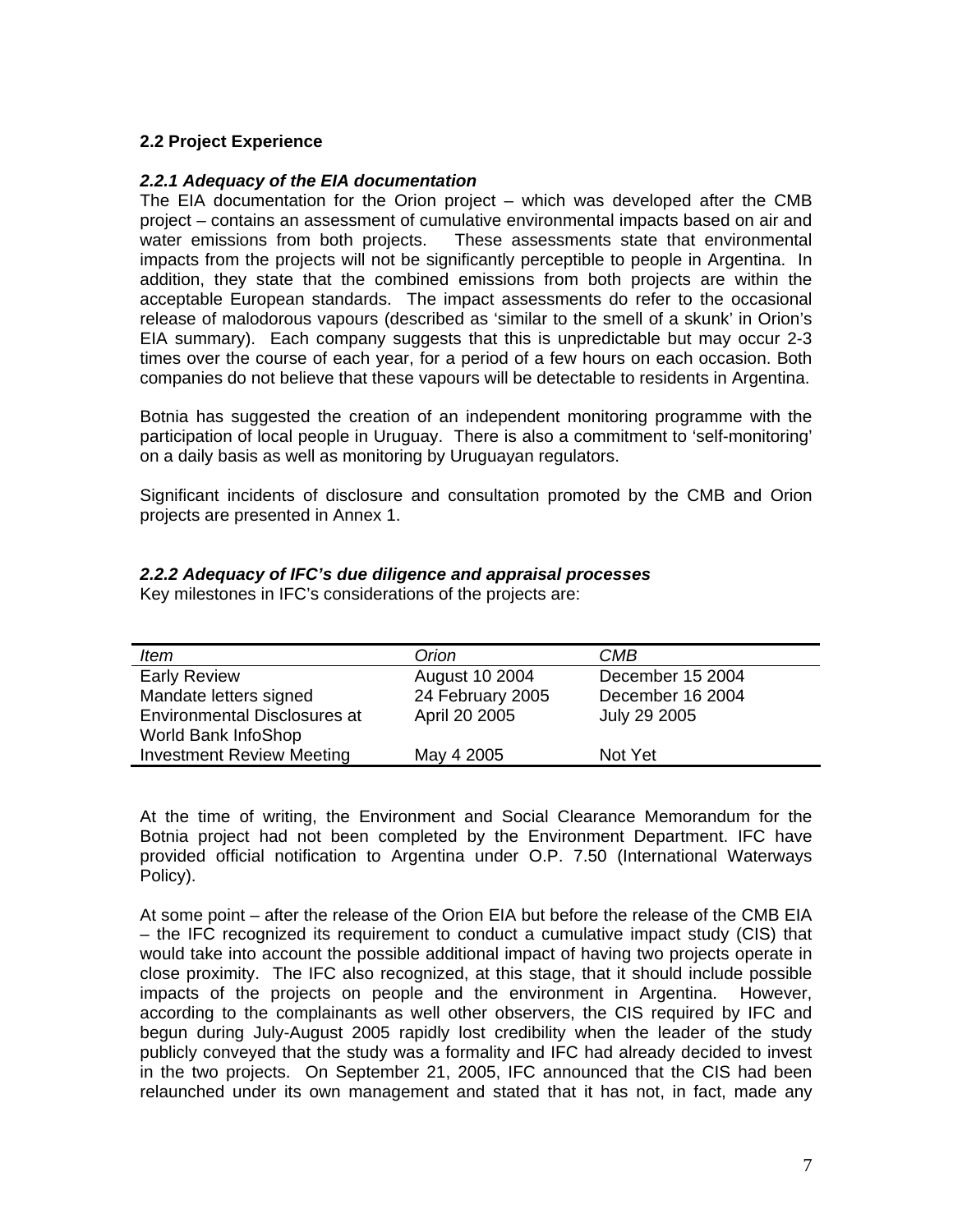decision over whether or not to invest in these projects. This study is currently in progress.

Additional consultation was undertaken with IFC's involvement during August 2005 as part of the cumulative impact study. Only during this latter consultation period are issues of concern with respect to potential impacts on the tourism industry acknowledged.

#### *2.2.3 The national and international permitting processes*

The framework for managing bi-national issues affecting the Rio Uruguay is defined through the Commission Administration of the Uruguay River (CARU). CARU was constituted by the "Statute of the Uruguay River" and subscribed to both Argentina and Uruguay on the 26 of February of 1975. CARU comprises a group of experts from Uruguay and Argentina. CARU typically deals with issues of navigation, but does have responsibilities that extend to water quality. Initially, the companies and government of Uruguay made some notification to CARU. Subsequently, some discussion and negotiation related to the projects occurred under CARU's auspices. For reasons that are not clear, this body was unable to address the concerns raised and in March 2005 the Presidents of both countries established a Bi-national commission to work towards a solution to the impasse that had been reached. The Bi-national commission was technical and voluntary. Its recommendations were not binding on either party. Amidst some recrimination on both sides, the Orion project was permitted to begin construction whilst the Bi-national commission deliberated. The Bi-national commission has failed to meet and there has been an escalation in tension surrounding the projects. The CAO understands that there has been a renewal of engagement under this commission with a meeting held during November 2005.

The complainants, together with their representatives in the local and national government as well as CEDHA, believe that they have a strong legal case against the permitting of these projects. CEDHA believe that existing bi-national agreements between Uruguay and Argentina – which require consultation over significant projects which may affect the Rio Uruguay – have not been adequately respected. Some parties within Argentina are arguing strongly for the case to be considered by the International Court of Justice and the Inter-American Court of Human Rights.

For their part, the Uruguayan authorities believe that appropriate notifications had been made, and that existing bi-national agreements do not contain the types of obligations on the parties as is currently being asserted. The primary line of argument rests on whether or not the threshold for 'significant impacts' to trigger the requirements for notifications under CARU has been met. Based on their understanding of the Environmental Impact Assessments from the two projects, the Uruguayans argue that the projects do not represent a significant impact to Argentina or the joint waterway.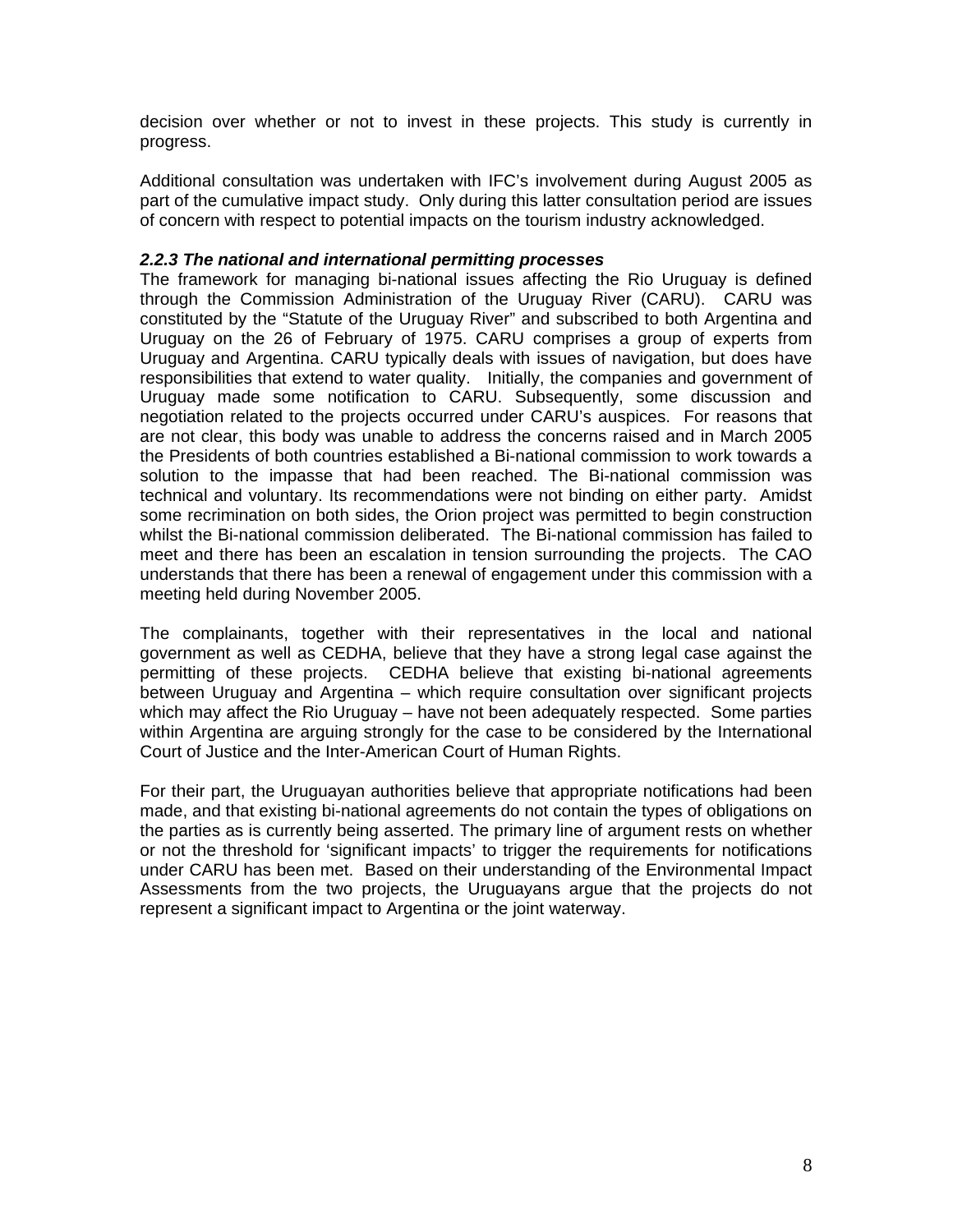## **3. CAO Findings**

#### **3.1 Adequacy of the EIA in identifying people potentially affected by these projects**

Based on its own reviews, the CAO finds that the EIAs for the pulp mills do not adequately address the concerns of potentially affected local people. In particular:

- the EIAs do not provide sufficient evidence that concerns related to potential impacts on tourism and agriculture have been addressed;
- there is little evidence presented in the EIAs that potentially impacted enterprises or individuals (such as tourism operators and fishermen) particularly from Argentina, have been consulted;
- the EIAs do not consider broader cumulative impacts beyond environmental emissions such as the social and environmental consequences to land-holding and social equity as a result of both mills developing large eucalyptus plantations in Uruguay.

The argument has been put forwards that Argentine residents were not consulted because they are not likely to be impacted. The CAO does not concur with that opinion. The complexity and sensitivity of these major projects in a trans-boundary area and on a shared river basin make consultation with potentially affected people essential.

#### **3.2 Adequacy of IFC's due diligence and appraisal process**

In working to resolve initial concerns by complainants IFC recognized the need to undertake the CIS. However, this determination came only *after* the public disclosure of the project EIA documentation on the World Bank InfoShop. There was no corrective notice posted at this time nor was there any indication that the Board dates presented in the public disclosures had changed. From an external perspective, the appearance was, until after the complaint was lodged with the CAO, that IFC expected the projects to be approved by the Board by October 15 2005.

It is not clear to the CAO how the IFC assured itself that the disclosed environmental documentation from either project was of adequate quality to be released to the public in April and July 2005. Specifically, the IFC does not appear to have:

- Required that each individual EIA more formally address whether or not people, the environment or any local livelihoods in Argentina may be impacted by the projects; and
- Required a comprehensive assessment of cumulative impacts as part of its review of the Orion project (since this project was defined after the CMB project).

Both of these requirements should have been completed prior to posting the Orion and CMB EIA's at the World Bank InfoShop website and therefore starting the 60-day disclosure period prior to consideration by the World Bank Board.

There are considerable differences in the application of the appraisal process by IFC and MIGA – both of whom are part of the World Bank Group and both of whom are considering support to the Orion project. MIGA has completed its appraisal process. It has concluded that the Orion project meets MIGA's requirements and that no further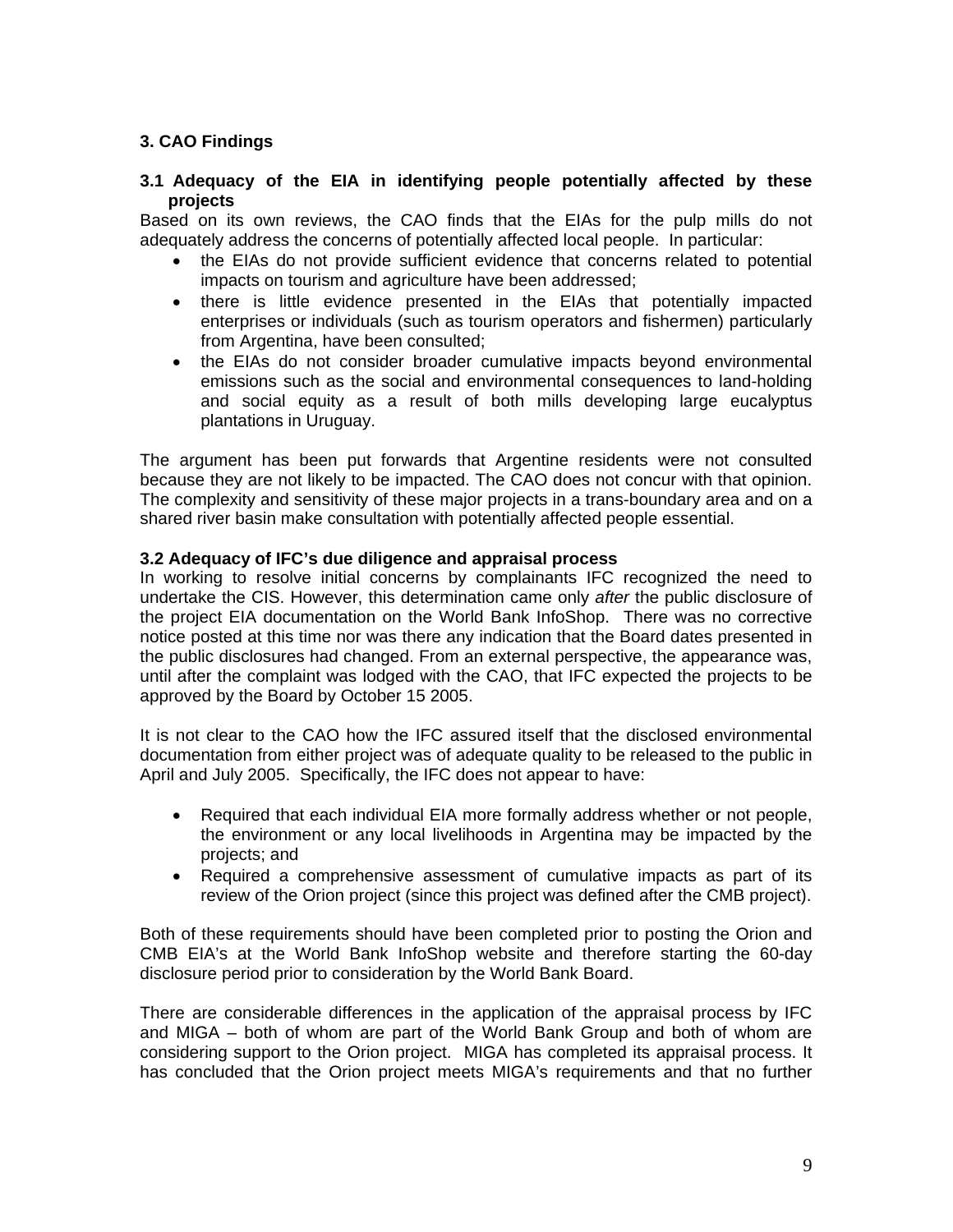studies are necessary. This contrasts with IFC's approach, where a CIS was deemed critical to further decision-making.

#### **3.3 Permitting procedures**

With respect to permitting procedures and requirements for notifications between Uruguay and Argentina related to these developments, the key parties agree that the process and bi-national capacity for resolving these complex issues has not been effective at achieving an equitable outcome to the dispute.

The CAO finds that the decision by one of the project sponsors to begin construction when the Bi-national commission was still reviewing these developments has undermined the legitimacy of existing protocols in the eyes of potentially affected groups in Argentina as well as Uruguay. The development is currently perceived as a *fait accompli* which the complainants believe can now only be challenged through protest and, potentially, legal action.

#### **4. Conclusions and Recommendations**

The Assembly in Gualeguaychu has become a powerful and coherent voice which has raised legitimate questions about how best to promote development on the Rio Uruguay between Entre Rios and Uruguay. Parties on all sides of this debate have stated that unresolved questions need to be addressed and that the current framework for cooperation and planning of development in the region must be improved.

The consultation and disclosure processes related to approvals for these projects give the impression of being rushed, and presented as a *fait accompli* to those being consulted. Too little emphasis has been placed on the trans-boundary nature of the possible impacts of these developments and there has not been sufficient acknowledgement of the legitimacy of concerns and fears of communities that are local to the project.

Further technical information and scientific facts will not be sufficient to address the lack of trust that currently exists amongst those who are concerned about the projects. Specific efforts must be implemented in order to ensure that people who believe that they will be impacted are able to have trust in the process as well as outcome of any additional studies.

Key substantive issues and concerns raised by this complaint are:

- **How to credibly and comprehensively address the question of what the impacts of these proposed projects are likely to be, who will be impacted by them and how to address the question of compatibility between tourism development and large-scale industry on the Rio Uruguay;**
- **How to ensure that the IFC's project approvals process is respectful of and safeguards the interests of local people; and**
- **How to ensure that the legal as well as administrative arrangements for planning, monitoring and enforcing the trans-boundary aspects of these projects, and that they are effective, well resourced and accountable.**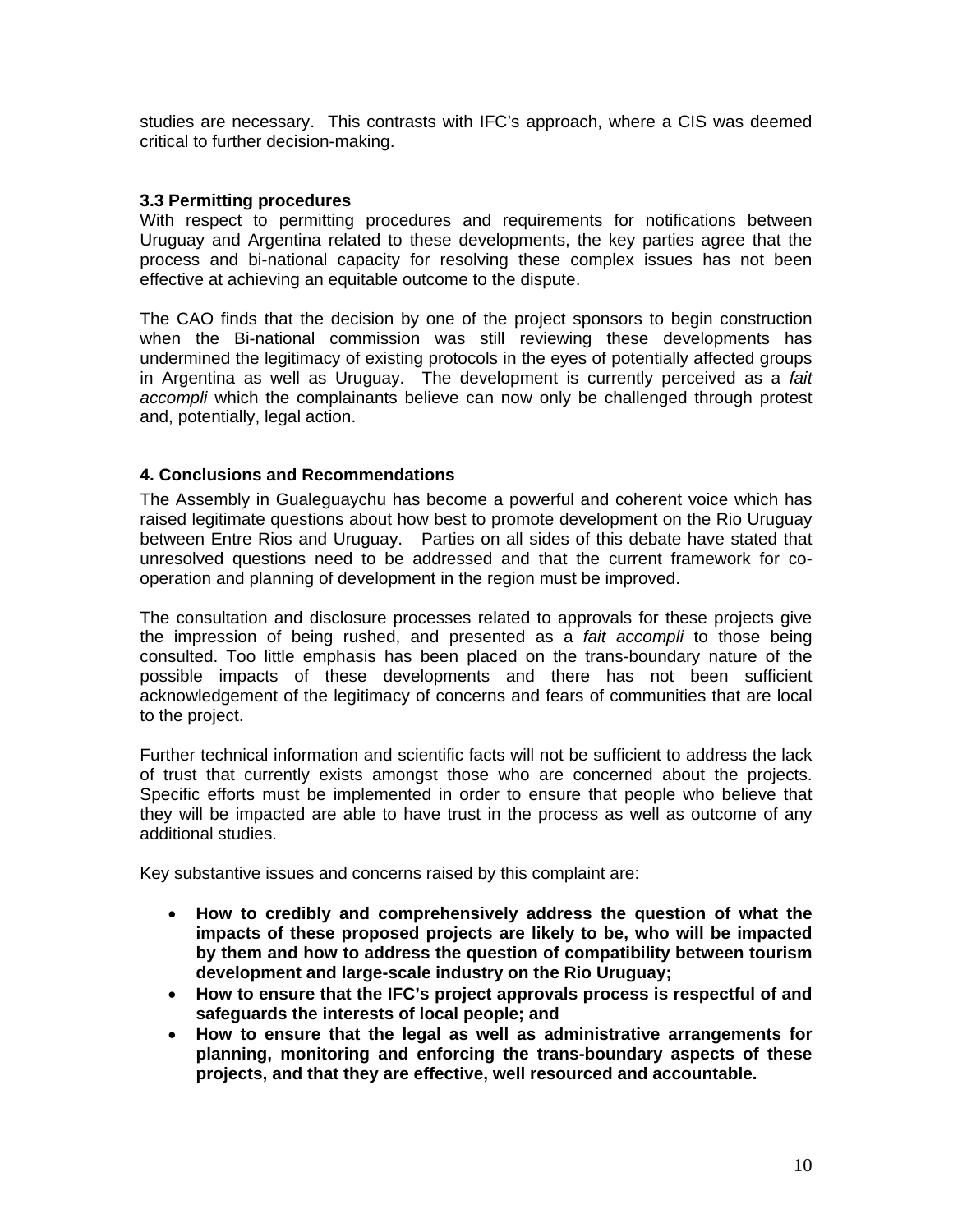#### **4.1 Recommendations**

The CAO believes that there are opportunities for agreement and movement on these issues. It is critical now that the IFC act decisively to assure citizens of both Argentina and Uruguay that it has embarked on a credible process of due diligence with respect to its assessment of the cumulative impacts of both projects. The IFC must demonstrate that it is bound to use this information in making a decision whether it will or will not support these projects. In addition to steps it has already taken, the CAO recommends that:

- 1. The consultation and disclosure periods are kept separate and not confused. CAO requests that the IFC define and make public, both the consultation period required completion of the CIS, as well as the disclosure period prior to the Board's consideration of these projects. The consultation period is required in order to ensure that the EIAs, CIS and other documents contain all information that is important to impacted people. Subsequently the disclosure period is necessary (after posting the completed documents to the World Bank InfoShop) to allow any further formal objections prior to consideration of these projects by the Board.
- 2. The CIS should provide answers to the questions raised by the complainants about the magnitude and distribution of potential social and environmental costs, risks and benefits arising from these projects, but must do so in a way that is credible to the complainants. More fact, without efforts to build trust and address questions of integrity of process, will not be helpful. Specific process steps to be undertaken include:
	- a. Consultation in the design and implementation of the CIS ensuring full transparency of the Terms of Reference and that people's questions are addressed;
	- b. Ensuring that the highest caliber of independent, external expertise is engaged on this process to promote participation by people who have the trust of the complainant communities; and
	- c. Joint problem-solving approaches with regard to the design of appropriate mitigation measures that address the concerns that are raised. This should include concerns about the enforcement of regulations as well as whether or not an international regulatory panel should be invoked for these projects, but this discussion should not pre-judge the outcome of IFC's decision over whether or not it supports these projects.

Factually, based on concerns expressed to the CAO, the CIS should:

- a. Evaluate the technology and projected emissions from these projects against IFC's Safeguards and specific provisions of the Pollution Prevention and Abatement Handbook. It should demonstrate that Best Available Technology is being applied by both projects;
- b. Assess the potential receptors of impacts in both Argentina and Uruguay. It should specifically identify:
	- i. Potential impacts of water emissions on water quality and local as well as tourist fishing communities;
	- ii. Potential impacts of air emissions on agricultural productivity;
	- iii. Potential impacts of eucalyptus plantations on landholder equity as well as water availability;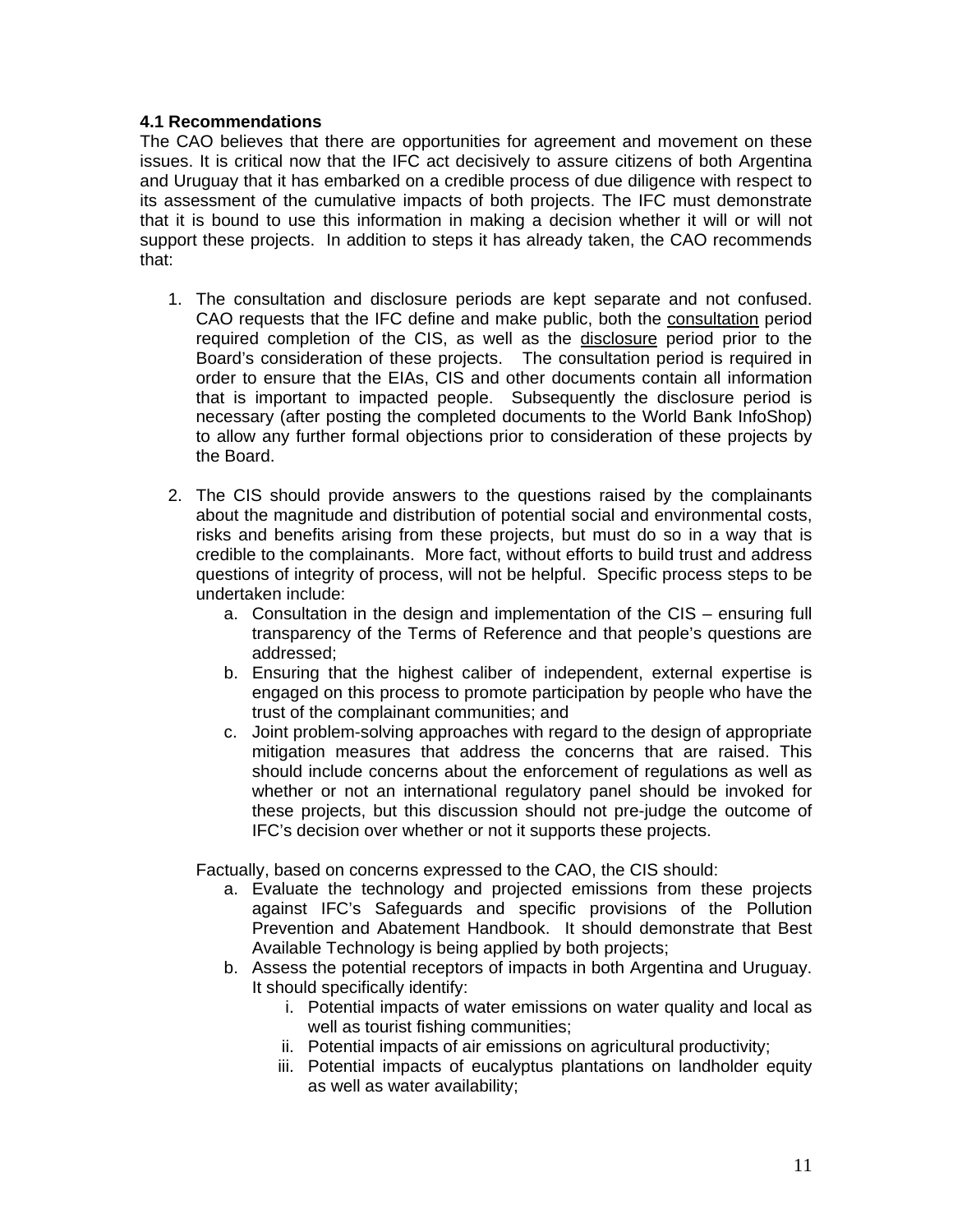- c. Definitively address the question of whether or not tourism and the pulp mills are compatible given the current proposals; and
- d. Assess whether or not it is possible to devise appropriate mitigation measures, bearing in mind the adequacy of the existing regulatory processes for managing potential trans-boundary impacts.

The CAO understands that these issues have already been raised to IFC through a number of different channels.

- 3. The CAO requests that IFC provide guidance and clarify to affected people its interpretation of OP 4.01 paragraph 3 which requires that the IFC's Environmental Assessment '*takes into account… the country's overall policy framework and national legislation… and obligations of the country pertaining to project activities, under relevant international environmental treaties and agreements.'*
- 4. The CAO believes that greater clarity in relation to the application of social and environmental appraisal procedures by both IFC and MIGA will be helpful in assisting the dispute resolution process. Accordingly, the CAO will undertake a compliance audit of the adequacy of IFC's procedures to the point of public disclosures. This audit will also address the question of IFC/MIGA application of policy to the same client on the same project. This audit will be commissioned immediately and should be completed within a month. CAO will work with the parties to ensure that the findings of this audit are well understood and that it is helpful in addressing concerns.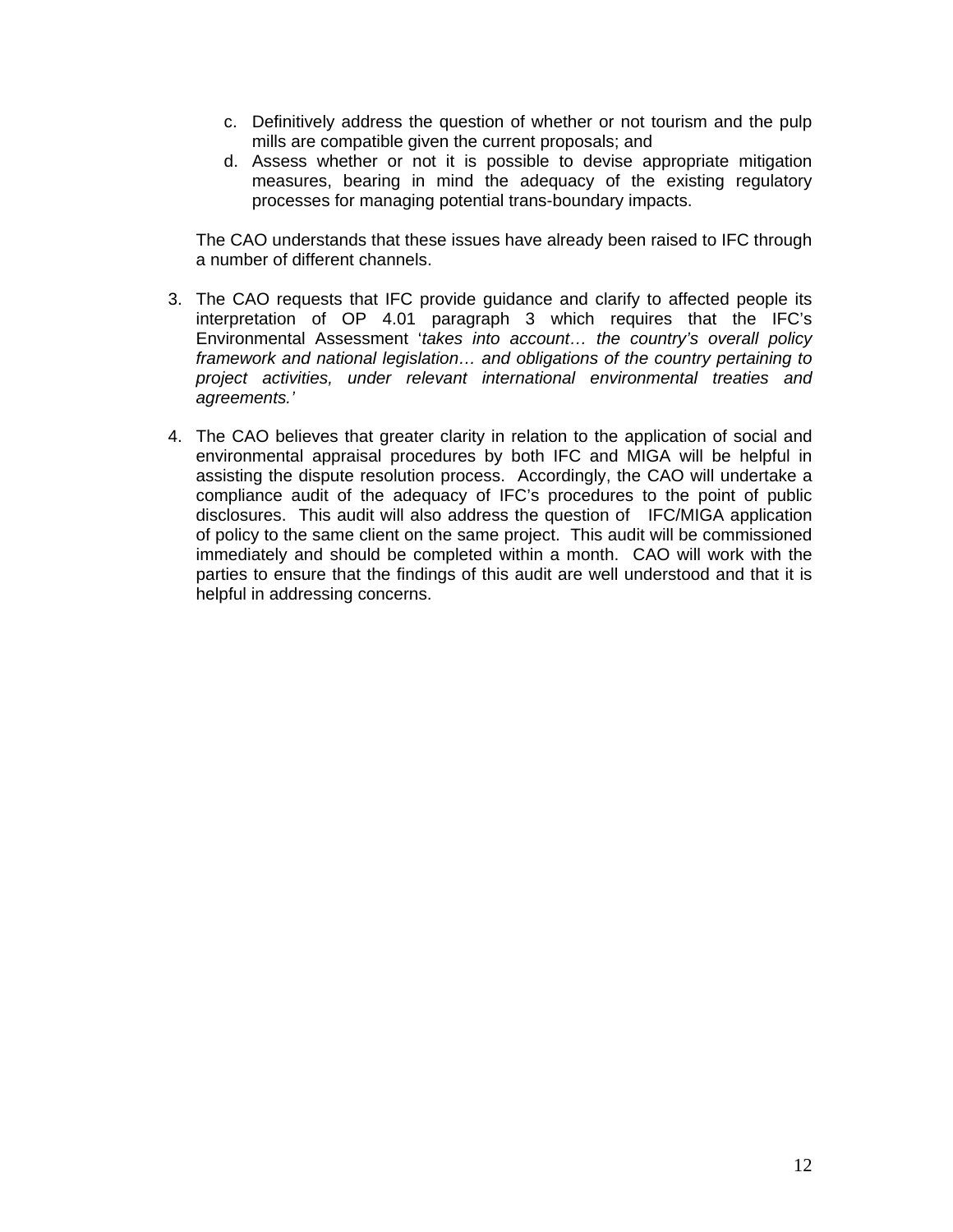# **ANNEX 1: Disclosure and Consultation Activities of Sponsor Companies**

## **A. CMB/ ENCE**

| <b>Date</b>   | <b>Event</b>            | <b>Attendance</b> | <b>Notes</b> | Location           |
|---------------|-------------------------|-------------------|--------------|--------------------|
| July 15, 2002 | Senate's                |                   |              | Montevideo         |
|               | Environment             |                   |              |                    |
|               | Commission              |                   |              |                    |
| July 16, 2002 | Eufores-Direction       |                   |              | Montevideo         |
|               | and Support             |                   |              |                    |
|               | <b>Forest Producers</b> |                   |              | Montevideo         |
|               | Association             |                   |              |                    |
| July 17, 2002 | Minister for            |                   |              | Montevideo         |
|               | Housing., Planning      |                   |              |                    |
|               | and the                 |                   |              |                    |
|               | Environment,            |                   |              |                    |
|               | <b>DINAMA Director</b>  |                   |              |                    |
|               | and staff               |                   |              |                    |
|               | <b>DINAMA</b> room      |                   |              | MVOTMA,            |
|               |                         |                   |              | Montevideo         |
| July 18, 2002 | City Mayor and Rio      |                   |              | M'Bopicua,         |
|               | Negro                   |                   |              | Fray Bentos        |
|               | Representatives         |                   |              |                    |
|               | Estancia                |                   |              |                    |
|               | M'Bopicua               |                   |              |                    |
|               | City Mayor and          |                   |              | M'Bopicua,         |
|               | Soriano                 |                   |              | <b>Fray Bentos</b> |
|               | Representatives         |                   |              |                    |
| July 19, 2002 | <b>CARU</b>             |                   |              | CARU,              |
|               |                         |                   |              | Paysandu           |
|               |                         |                   |              |                    |
|               | Departmental            |                   |              | Las Canas,         |
|               | Council                 |                   |              | <b>Fray Bentos</b> |
|               | Committees              |                   |              |                    |
|               | Departmental            |                   |              | Las Canas,         |
|               | Council                 |                   |              | <b>Fray Bentos</b> |
|               | Committees              |                   |              |                    |
| July 20, 2002 | Eufores Local Staff     |                   |              | Club Union,        |
|               |                         |                   |              | Fray Bentos        |
|               | <b>Local Press</b>      |                   |              | Fray Bentos        |
|               | Local                   |                   |              | Fray Bentos        |
|               | Environmental           |                   |              |                    |
|               | <b>NGO</b>              |                   |              |                    |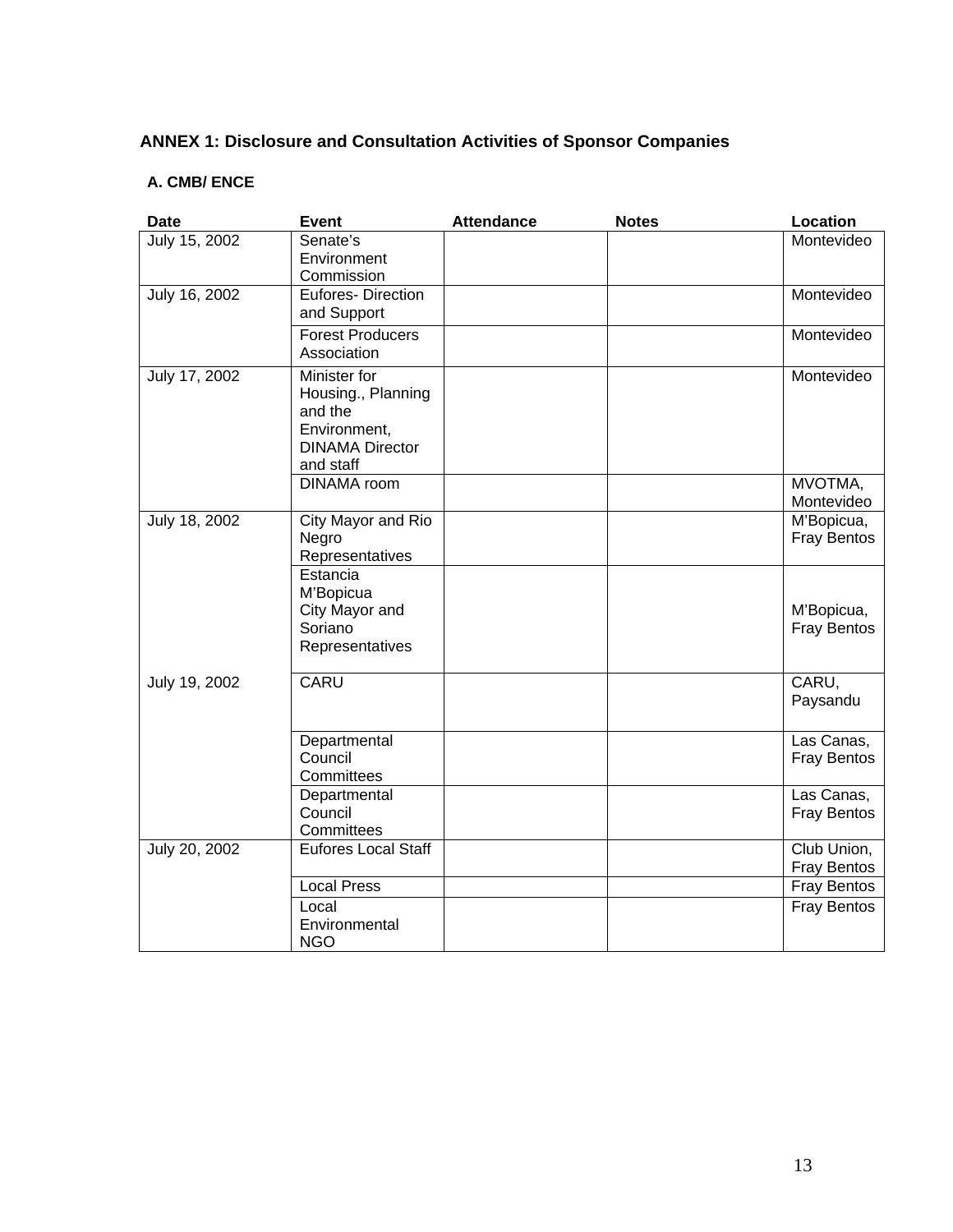| July 22, 2002    | PIT-CNT                           |                                                                                                                                                                          | Since 2003, CMB has<br>kept a permanent<br>panel meeting with a<br>group of<br>representative of the<br>PIT/ CIT, a trade union<br>association that<br>gathers all of the<br>country's labor union.<br>This panel consists of<br>representatives for the<br>wood union (SOIMA),<br>the port workers union<br>(SUANP), the<br>metalworkers union<br>(UNTMRA), the paper<br>workers union. |                                             |
|------------------|-----------------------------------|--------------------------------------------------------------------------------------------------------------------------------------------------------------------------|------------------------------------------------------------------------------------------------------------------------------------------------------------------------------------------------------------------------------------------------------------------------------------------------------------------------------------------------------------------------------------------|---------------------------------------------|
| July 26-27, 2002 | <b>Pulp Production</b><br>Seminar | Technicians at the<br>National<br><b>Environment Agency</b><br>and the<br>Technological<br>Laboratory of<br>Uruguay.                                                     |                                                                                                                                                                                                                                                                                                                                                                                          | Montevideo                                  |
| Nov. 2002        | <b>DINAMA</b>                     | <b>DINAMA</b> technicians<br>involved in the<br>evaluation of the EIA<br>Report of CMB and<br>environmental<br>experts of the ENCE<br>plants in Pontevedra<br>and Navia. |                                                                                                                                                                                                                                                                                                                                                                                          |                                             |
| June-July 2003   | Open House                        |                                                                                                                                                                          |                                                                                                                                                                                                                                                                                                                                                                                          | Downtown<br>Location,<br><b>Fray Bentos</b> |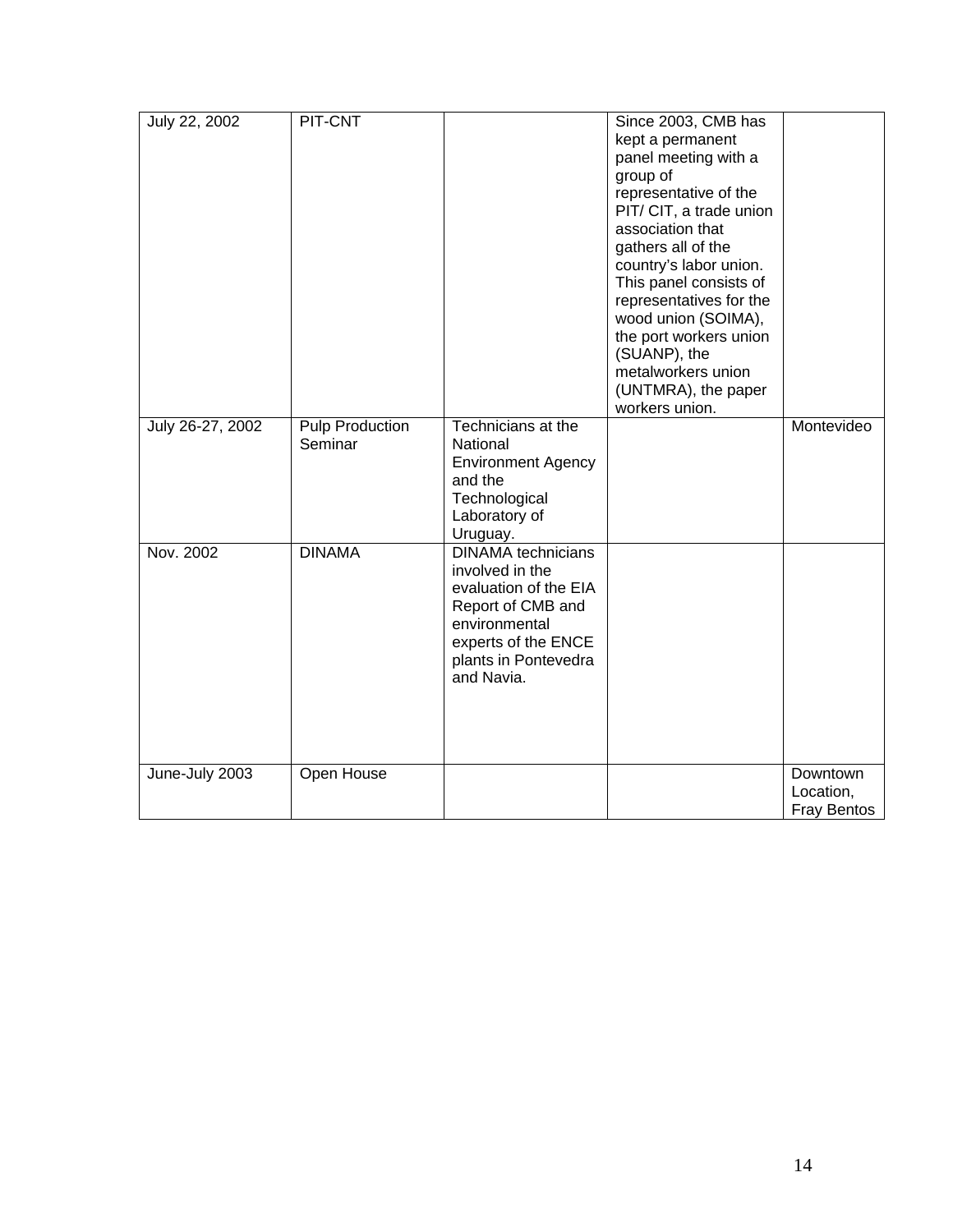| July 21, 2003    | <b>Public Hearing</b>                                                                           | National Director for<br>the Environment, the<br>Director of the<br>Environmental<br><b>Impact Assessment</b><br>Division and the City<br>Mayor for Rio Negro,<br>a numerous<br>audience<br>representing<br>different sectors of<br>CMB's area of<br>influence. | Hearing lasted 6<br>hours. The mechanism<br>of the hearing was<br>described by the<br>environmental<br>authorities; CMB<br>presented the project<br>and its environmental<br>impact assessment to<br>the community.<br>Written questions<br>posed by the audience<br>were collected and<br>read. There was some<br>time during which the<br>attending audience<br>was able to present<br>their concerns. | <b>Fray Bentos</b> |
|------------------|-------------------------------------------------------------------------------------------------|-----------------------------------------------------------------------------------------------------------------------------------------------------------------------------------------------------------------------------------------------------------------|----------------------------------------------------------------------------------------------------------------------------------------------------------------------------------------------------------------------------------------------------------------------------------------------------------------------------------------------------------------------------------------------------------|--------------------|
| January 20, 2005 | Televisión<br>Española                                                                          |                                                                                                                                                                                                                                                                 |                                                                                                                                                                                                                                                                                                                                                                                                          |                    |
| March 4, 2005    | Agregados navales                                                                               |                                                                                                                                                                                                                                                                 |                                                                                                                                                                                                                                                                                                                                                                                                          |                    |
| April 3, 2005    | Ministro de<br>Transporte y<br>comitiva                                                         |                                                                                                                                                                                                                                                                 |                                                                                                                                                                                                                                                                                                                                                                                                          |                    |
| April 14, 2005   | Pulpwood<br>conference                                                                          |                                                                                                                                                                                                                                                                 |                                                                                                                                                                                                                                                                                                                                                                                                          |                    |
| April 26, 2005   | Embajadora de<br>Canadá y comitiva                                                              |                                                                                                                                                                                                                                                                 |                                                                                                                                                                                                                                                                                                                                                                                                          |                    |
| May 20, 2005     | Diputados y ediles<br>del Movimiento de<br>PP                                                   |                                                                                                                                                                                                                                                                 |                                                                                                                                                                                                                                                                                                                                                                                                          |                    |
| June 3, 2005     | Diputados y ediles<br>de Paysandú-<br>PNacional                                                 |                                                                                                                                                                                                                                                                 |                                                                                                                                                                                                                                                                                                                                                                                                          |                    |
| June 6, 2005     | Subsecretario<br>Igorra y comitiva,<br>Consejera<br>Económica<br>Comercial de<br>España, M.Peña |                                                                                                                                                                                                                                                                 |                                                                                                                                                                                                                                                                                                                                                                                                          |                    |
| June 21, 2005    | Subsecretario<br>Igorra, Diputados<br>Patrone y Varela                                          |                                                                                                                                                                                                                                                                 |                                                                                                                                                                                                                                                                                                                                                                                                          |                    |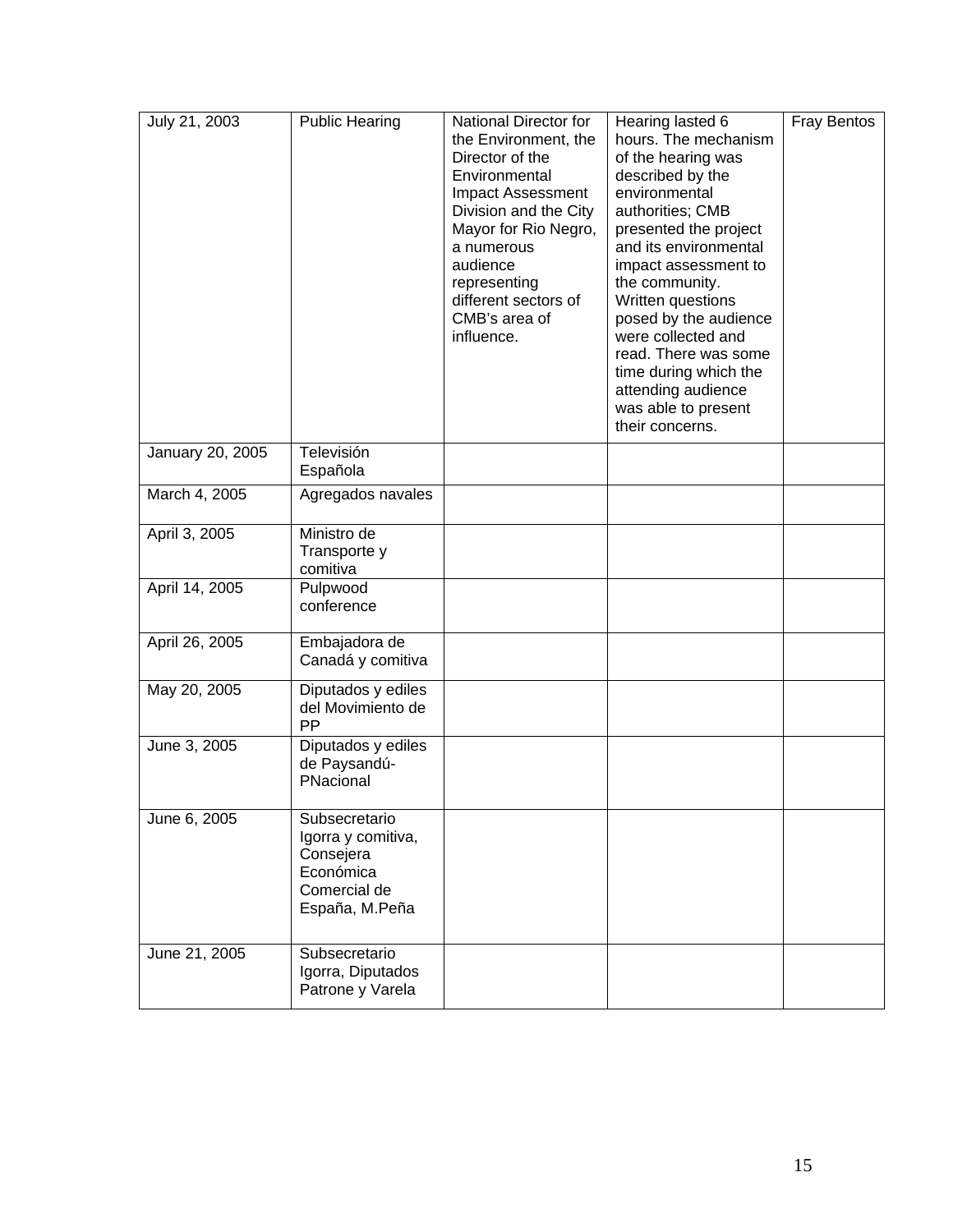| <b>July of 2005</b>             | Presentación a<br>Cuerpo<br>Diplomático de<br>Uruguay, Ministerio<br>de Relaciones<br><b>Exteriores</b>          |  |  |
|---------------------------------|------------------------------------------------------------------------------------------------------------------|--|--|
| August 11, 2005                 | Prensa de<br>Montevideo                                                                                          |  |  |
| August 12, 2005                 | Senador Rafael<br>Michelini                                                                                      |  |  |
| August 17, 2005                 | Representantes de<br>Uruguay-Caru -<br>Presidente y<br>Gerente de la<br>Sociedad de<br>Productores<br>Forestales |  |  |
| August 22, 2005                 | Directorio de<br>Administración<br>Nacional de<br>Puertos                                                        |  |  |
| August 28-<br>September 2, 2005 | Stakeholder<br>Consultations with<br><b>IFC</b>                                                                  |  |  |
| August 30, 2005                 | FEMESA - ONG<br>de empresas<br>españolas en<br>Uruguay                                                           |  |  |
| August 31, 2005                 | Comisión de Medio<br>Ambiente de<br>Diputados                                                                    |  |  |
| August of 2005                  | Participación en<br>Exposición Rural<br>del Prado                                                                |  |  |
| August of 2005                  | Participación en el<br>programa de TV<br>"Americando"                                                            |  |  |
| September 9, 2005               | Comisión de<br>Legislación y<br>Trabajo de<br>Diputados                                                          |  |  |
| September 21,<br>2005           | Junta<br>Departamental de<br>Paysandú                                                                            |  |  |
| September 28,<br>2005           | Periodistas de BBC                                                                                               |  |  |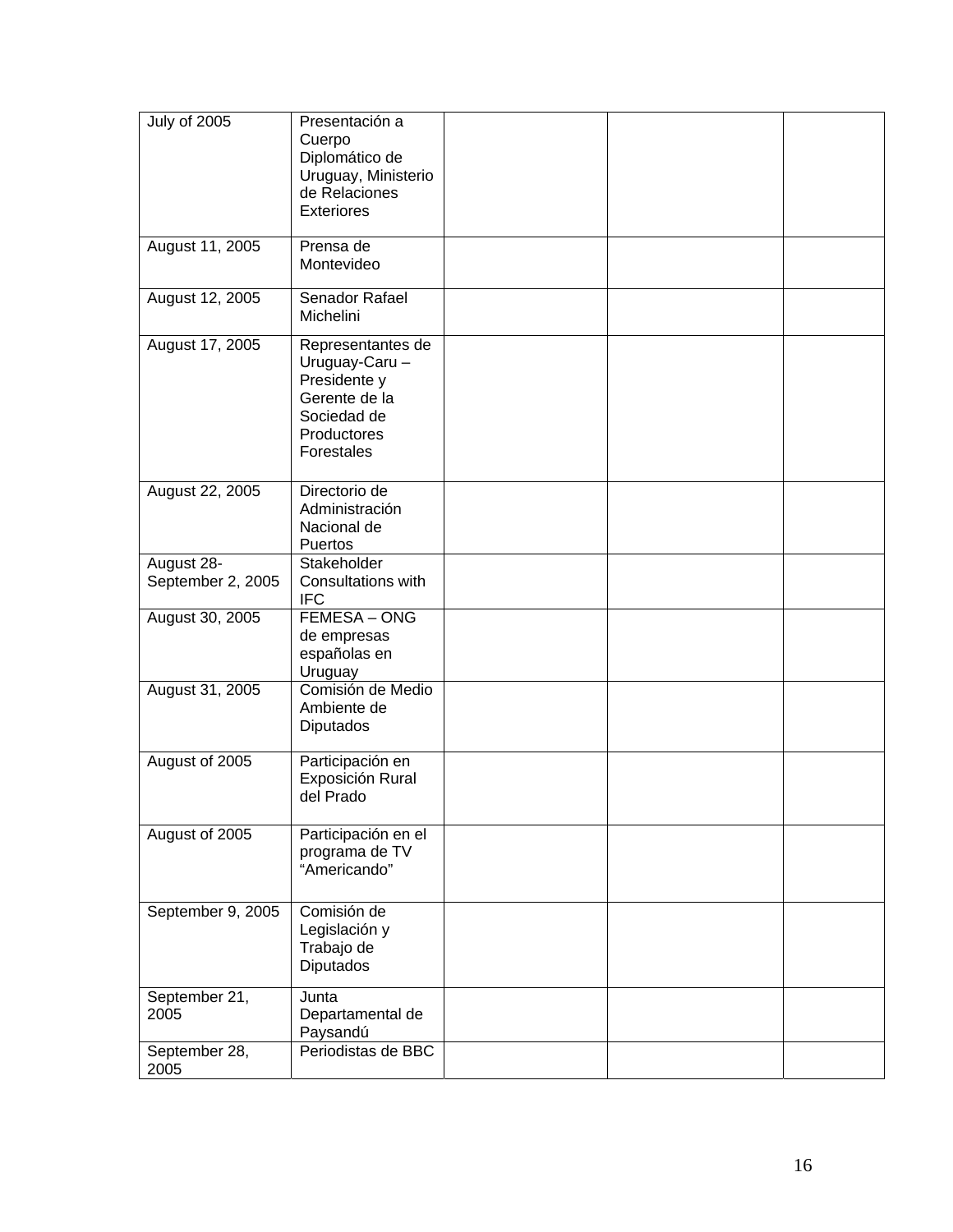| September 30,<br>2005 | Ministro de Trabajo<br>y comitiva             |  |  |
|-----------------------|-----------------------------------------------|--|--|
| October 12, 2005      | Delegación del<br>CAO                         |  |  |
| October 20, 2005      | Diputados Mañana<br>y Borsari                 |  |  |
| October 21, 2005      | Presidente en<br>ejercicio, Nin y<br>comitiva |  |  |
| October 26, 2005      | Comisión de Medio<br>Ambiente del<br>Senado   |  |  |
| October 28, 2005      | Cónsul de España<br>y Comitiva                |  |  |
| November 3, 2005      | Directores del BID                            |  |  |
| November 7, 2005      | Directorio de<br><b>ANTEL</b>                 |  |  |

## **Orion/Botnia**

| Date             | Event                               | <b>Attendance</b>                                                                                                                                             | <b>Notes</b> | Location                       |
|------------------|-------------------------------------|---------------------------------------------------------------------------------------------------------------------------------------------------------------|--------------|--------------------------------|
| October 24, 2003 | <b>First Media Press</b><br>Release | Sent to all Media.                                                                                                                                            |              |                                |
| October 30, 2003 | <b>First Press</b><br>Conference    | Media from<br>Paysandu, Rio<br>Negro, Soriano and<br>Montevideo; Mayor<br>of Rio Negro; More<br>than 65 people.                                               |              | Club de<br>Golf,<br>Montevideo |
| November 4, 2003 | First Meeting with<br><b>NGOs</b>   | 67 NGOs were<br>invited, 5 attended-<br>Red Uruguaya de<br><b>ONG Americana's,</b><br>Vida Silvestre, Sidur<br>Linea Verde, Seinco<br>y Faunaa; EIA<br>group. |              | Hotel Ibia,<br>Montevideo      |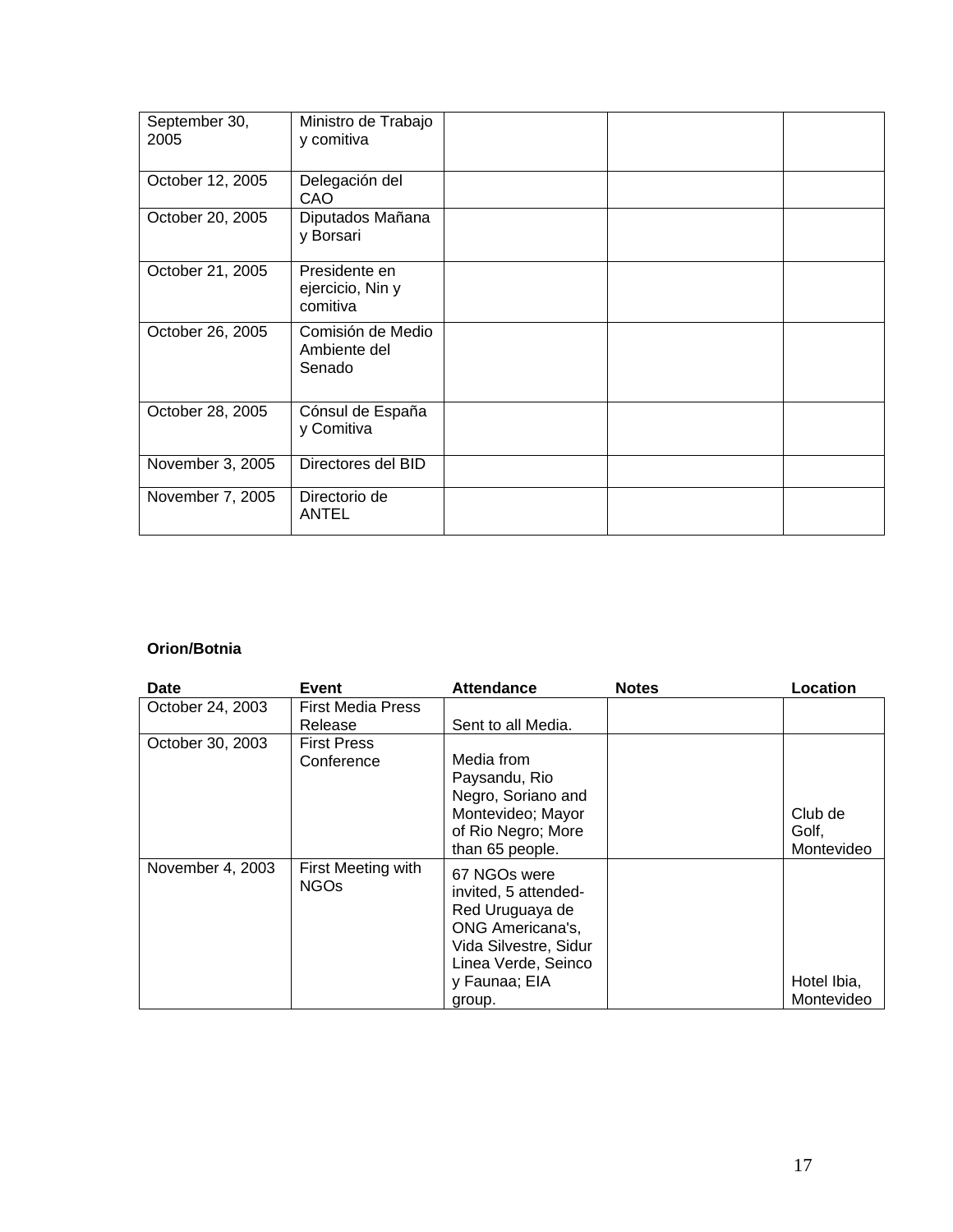| November 5, 2003 | Informative                                 |                                           |                    |
|------------------|---------------------------------------------|-------------------------------------------|--------------------|
|                  | Meeting with Rio                            | More than 150                             |                    |
|                  | Negro                                       | people including                          |                    |
|                  |                                             | Mayor of Rio Negro,                       |                    |
|                  |                                             | soriano; Media from                       |                    |
|                  |                                             | Riio Negro, Soriano                       | <b>Club Union</b>  |
|                  |                                             | and Montevideo tv                         | Oriental,          |
|                  |                                             | channels.                                 | <b>Fray Bentos</b> |
| December 2, 2003 | Public Forum, Rio                           |                                           |                    |
|                  | Negro                                       | More than 250                             |                    |
|                  |                                             | people including<br>mayor of Soriano;     | Club Union         |
|                  |                                             | media from Rio                            | Oriental,          |
|                  |                                             | Negro and Soriano.                        | <b>Fray Bentos</b> |
| Febuary of 2004  | First Journalism                            |                                           |                    |
|                  | Tour                                        |                                           |                    |
|                  |                                             | Diario El Dia, El<br>Pais, El Observador, |                    |
|                  |                                             | La Republica, El                          |                    |
|                  |                                             | Rionegrnse, Diario                        |                    |
|                  |                                             | Accion, Nuevo Berlin                      |                    |
|                  |                                             | Cable Canal, Radio                        |                    |
|                  |                                             | Rincon, El Telegrafo,                     |                    |
|                  |                                             | Vecino de Fray                            |                    |
|                  |                                             | Bentos.                                   |                    |
| March of 2004    | <b>Scientific Seminar</b>                   |                                           |                    |
|                  |                                             | Fray Betos-Las<br>canas: 40               |                    |
|                  |                                             | participants;                             | <b>Fray Betnos</b> |
|                  |                                             | Montevideo-Sheton:                        | and                |
|                  |                                             | 450 participants.                         | Montevideo         |
| March of 2004    | Informative                                 | 70 people, including                      | Merceds,           |
|                  | Meeting                                     | people from                               | Casa de la         |
|                  |                                             | MOVTIDES.                                 | Cultura            |
| March 1, 2004    | Informative                                 |                                           |                    |
|                  | Meeting                                     | More than 300<br>people.                  | <b>Fray Bentos</b> |
| May 26, 2004     | Informative                                 |                                           | Club Union         |
|                  | Meeting in Fray                             |                                           | Oriental,          |
|                  | <b>Bentos</b>                               |                                           | <b>Fray Bentos</b> |
| May 27, 2004     | Press Conference                            |                                           | Club de            |
|                  | in Montevideo                               |                                           | Gold,              |
|                  |                                             |                                           | Montevideo         |
| June of 2004     | <b>First and Second</b><br>Journalistic FAM | Weekly Busqueda,                          |                    |
|                  | Tour                                        | El Pais                                   |                    |
|                  |                                             | Agropecuario, CX 8                        |                    |
|                  |                                             | Sarandi, Ultimas                          |                    |
|                  |                                             | Noticias, Magazine                        |                    |
|                  |                                             | Caras y Caretas,                          |                    |
|                  |                                             | Radio CX 14 El                            |                    |
|                  |                                             | Espectador, ICI,                          |                    |
|                  |                                             | Radio Litoral.                            |                    |